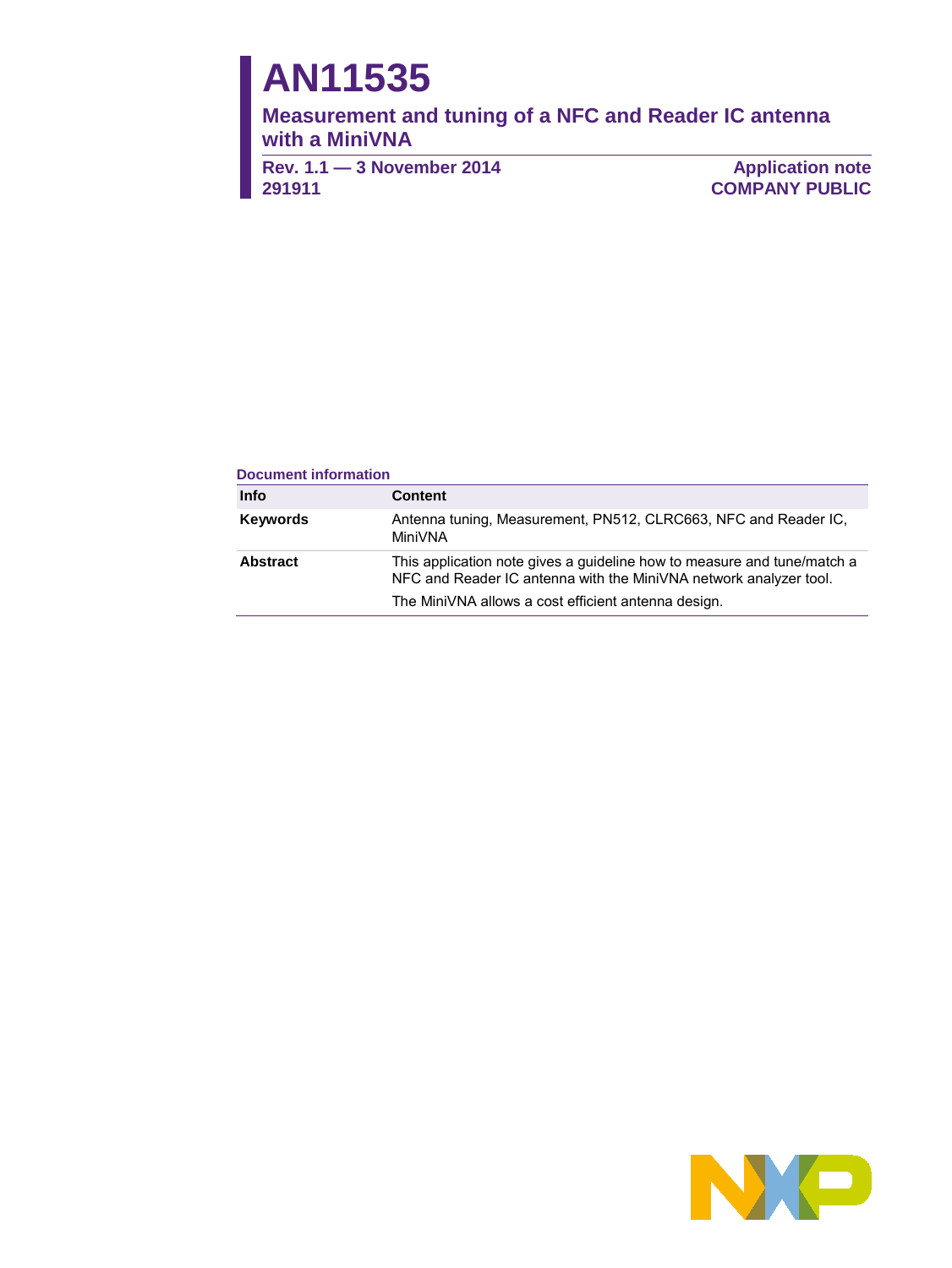**Revision history**

| <b>Rev</b> | <b>Date</b> | <b>Description</b>                              |
|------------|-------------|-------------------------------------------------|
| 1.1.       | 20141103    | Corrections after MiniVNA user interface update |
| _1 N       | 20140403    | First official release                          |

# **Contact information**

For more information, please visit: [http://www.nxp.com](http://www.nxp.com/)

For sales office addresses, please send an email to: [salesaddresses@nxp.com](mailto:salesaddresses@nxp.com)

AN11535 All information provided in this document is subject to legal disclaimers. © NXP Semiconductors N.V. 2014. All rights reserved.

**Application note COMPANY PUBLIC**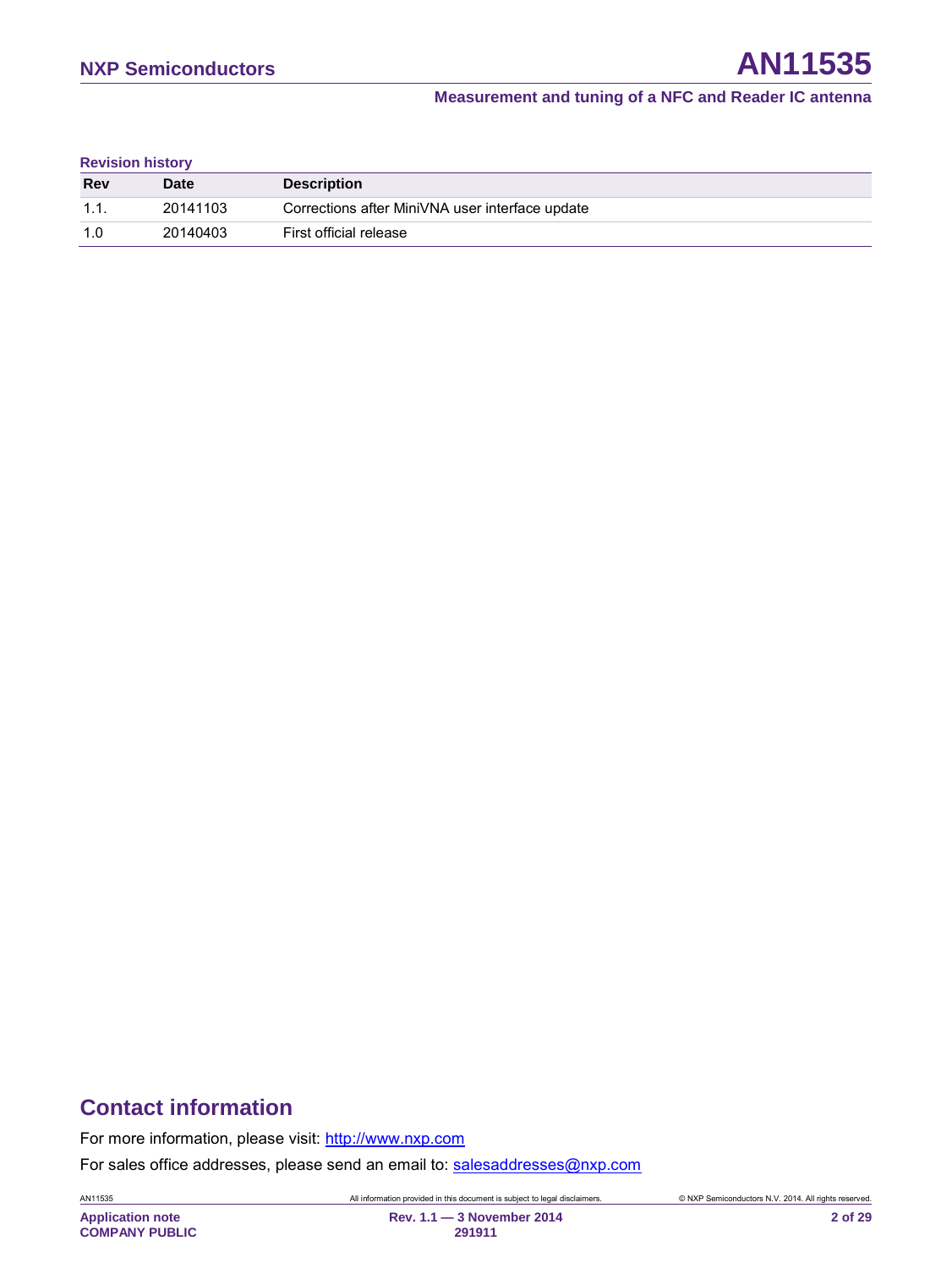## <span id="page-2-0"></span>**1. Introduction**

#### <span id="page-2-1"></span>**1.1 Scope**

The document will introduce the MiniVNA Pro instrument for measuring HF loop antenna parameters and antenna matching for NXP RFID transceiver.

Compared to classical Vector Network Analyzer this instrument is cheap and portable.

It can be used by technical person in a real application environment and the instrument had capability to deliver result good enough for the purpose.

NXP reference boards are tuned for optimal performance in air or with metal surfaces at distance bigger than 2 – 3 cm (distance is depending on antenna dimension).

In this Application Note will be explained how to read and interpret result from Smith Chart , how to use Mini VNA instrument for basic antenna parameter and Return Loss measurement, fundamental rules for antenna tuning adjustment are provided.

A setup where a metal surface is quite close to the antenna is evaluated, inputs for antenna retuning are given and S11 Return Loss parameter measured.

As example Blueboard [PNEV512B](#page-24-0) is chosen.

#### <span id="page-2-2"></span>**1.2 What you need**

Below the list of equipment which is needed:

- MiniVNA Pro Network Analyzer
- Calibration Kit
- USB Cable
- Windows FTDI USB driver [\(www.nxp.com/redirect/ftdichip.com/Drivers/VCP\)](http://www.nxp.com/redirect/ftdichip.com/Drivers/VCP)
- Software Application
- PC/ Laptop with administration rights

The Calibration KIT can be a self-made one [\(Fig 6\)](#page-6-0). The SW application can be downloaded via this link: [www.nxp.com/redirect/miniradiosolutions.com/minivnapro.](http://www.nxp.com/redirect/miniradiosolutions.com/minivnapro)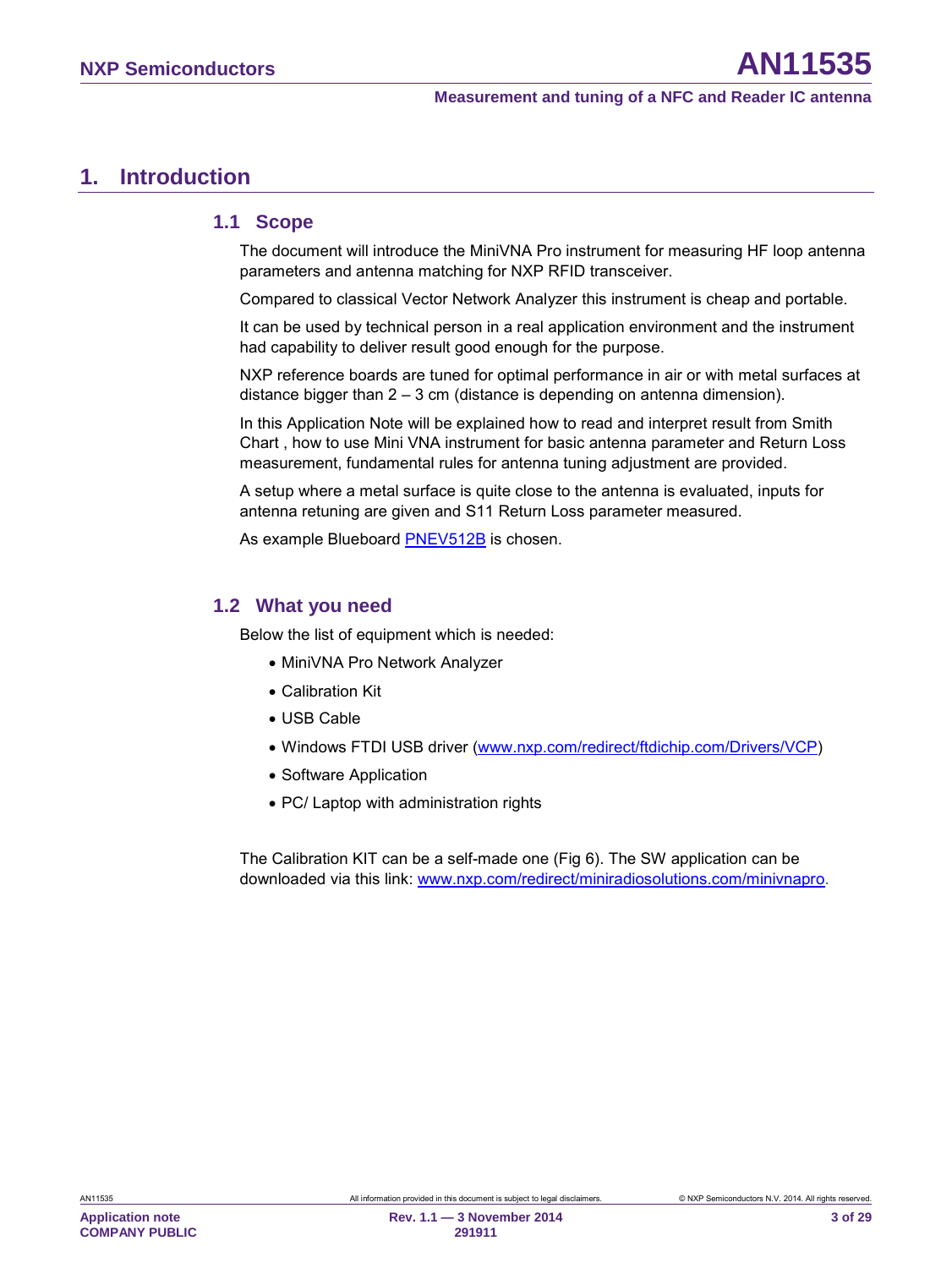# <span id="page-3-1"></span>**2. Network Analyzer**

#### <span id="page-3-2"></span>**2.1 Network Analyzer – General**

A **network analyzer** is an instrument that measures the network parameters of electrical networks. Network analyzers are often used to characterize two port networks such as amplifiers and filters, but they can be used on networks with an arbitrary number of ports.

Network analyzers are used mostly at high frequencies. Operating frequencies can range from 5 Hz to 1.1 THz. Special types of network analyzers can also cover lower frequency ranges down to 1 Hz. These network analyzers can be used for example for the stability analysis of open loops or for the measurement of audio and ultrasonic components.

The two main types of network analyzers are

- **scalar network analyzer** (SNA) measures amplitude properties only
- **vector network analyzer** (VNA) measures both amplitude and phase properties

The basic architecture of a network analyzer involves a signal generator, a test set, one or more receivers and display. In some setups, these units are distinct instruments. Most VNAs have two test ports, permitting measurement of four S-parameters (S11, S12, S21, and S22) but instruments with more than two ports are available commercially.

Typical applications are S parameters, Amplifier Gain Compression, conversion Gain/Loss, material measurement, signal integrity.



<span id="page-3-0"></span>This kind of Network Analyzer is offering the following features:

- 300 kHz to 20 GHz Frequency range
- 2- or 4-ports with single built-in sources
- 133 dB system dynamic range, 32,001 points, 200 channels, 15 MHz IF bandwidth
- High output power (+13 dBm)
- Low noise floor of -120 dBm (10 Hz IF bandwidth)

A Network Analyzer as the Agilent PNA-L Microwave Network Analyzer with a price of  $\sim$ 100kUSD is a big investment.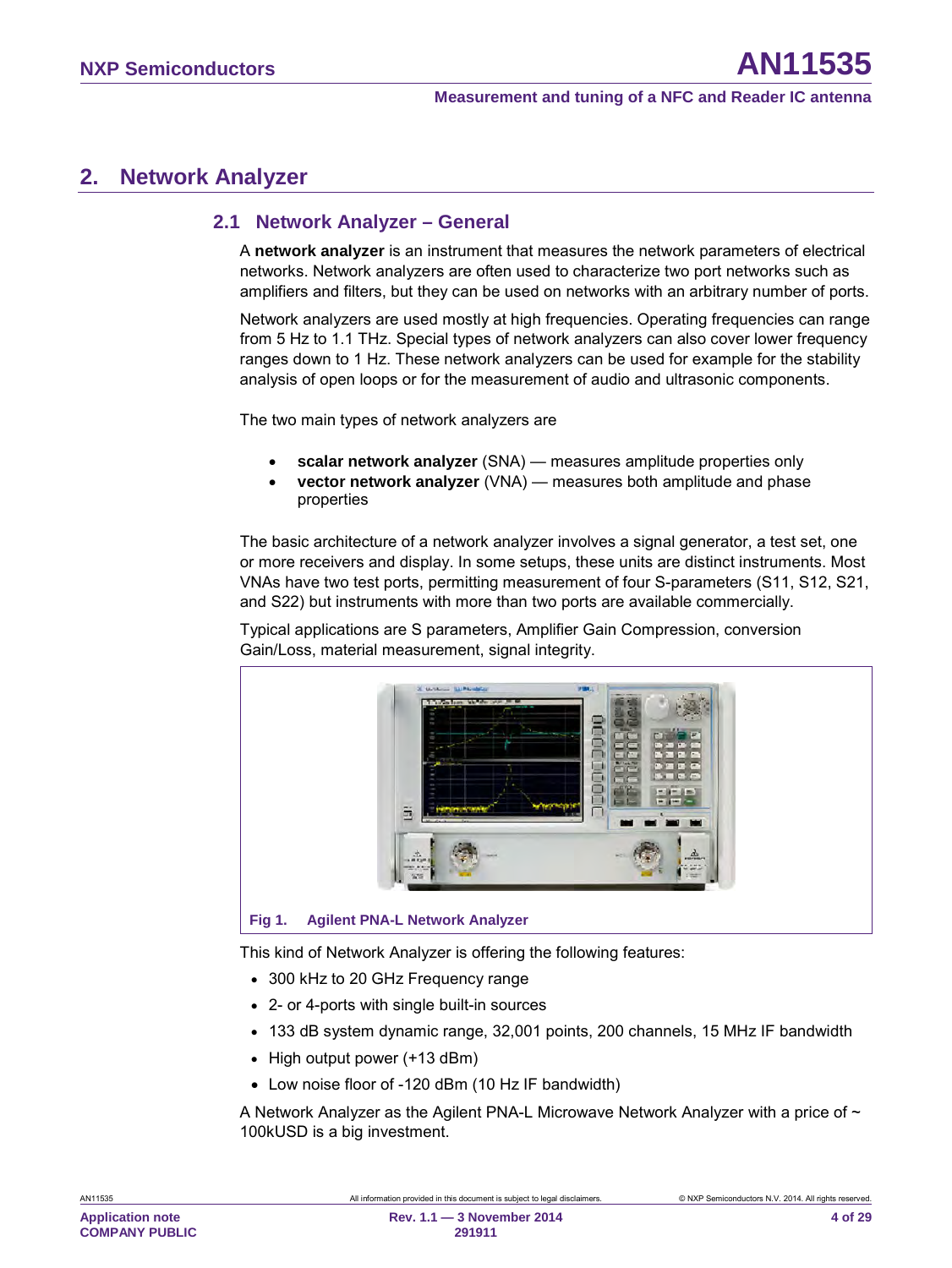#### <span id="page-4-1"></span>**2.2 Mini VNA**

The miniVNA PRO, by mRS: Miniradiosolution (see

[http://www.nxp.com/redirect/miniradiosolutions.com\)](http://www.nxp.com/redirect/miniradiosolutions.com), is a small Vector Network Analyzer supporting features to measure RFID reader antennas and RF circuits for everybody who has not the budget for an expensive Network Analyzer. The miniVNA is low budget solution with the advantage that it can be used as a mobile device as well. The cost of this tool is around 600USD.



<span id="page-4-0"></span>Features supported by this device:

- Frequency Range from 100 kHz to 200 MHz
- Range of Z: from 1 to 1000 Ohm
- Extended Dynamic Range: up to 90 dB in Transmission & 50 dB Reflection
- Two ports VNA with S11 and S21; displayed and save results
- I/Q DDS Generator 2 channels AD9958 by Analog Devices
- Two separate buffered RF output I/Q for SDR experiment and IMD test with independent 0 - 55 dB attenuator; Phase adjustment resolution of 1 degree. Output power of 0 dBm
- Built in Bluetooth Class 1 with external antenna on PCB for remote measurements up to 100mt
- Internal Battery Li-ion with 1000 mA/h (4 hours full- scan operation)
- Built-in battery charger (up to 400 mA)
- Low power consumption, 220 mA @ 3.6 V (analyzer mode using USB port)
- Power save mode
- Accessory port for future optional interfaces and frequency extenders
- Calibration using open-short-load for accurate results
- Management by the VNA/J: User friendly FREE software interface for PC -Windows XP- Vista-Win7 / Linux and Mac (JAVA – JRE6 based) by DL2SBA, see <http://www.nxp.com/redirect/dl2sba.com/index.php>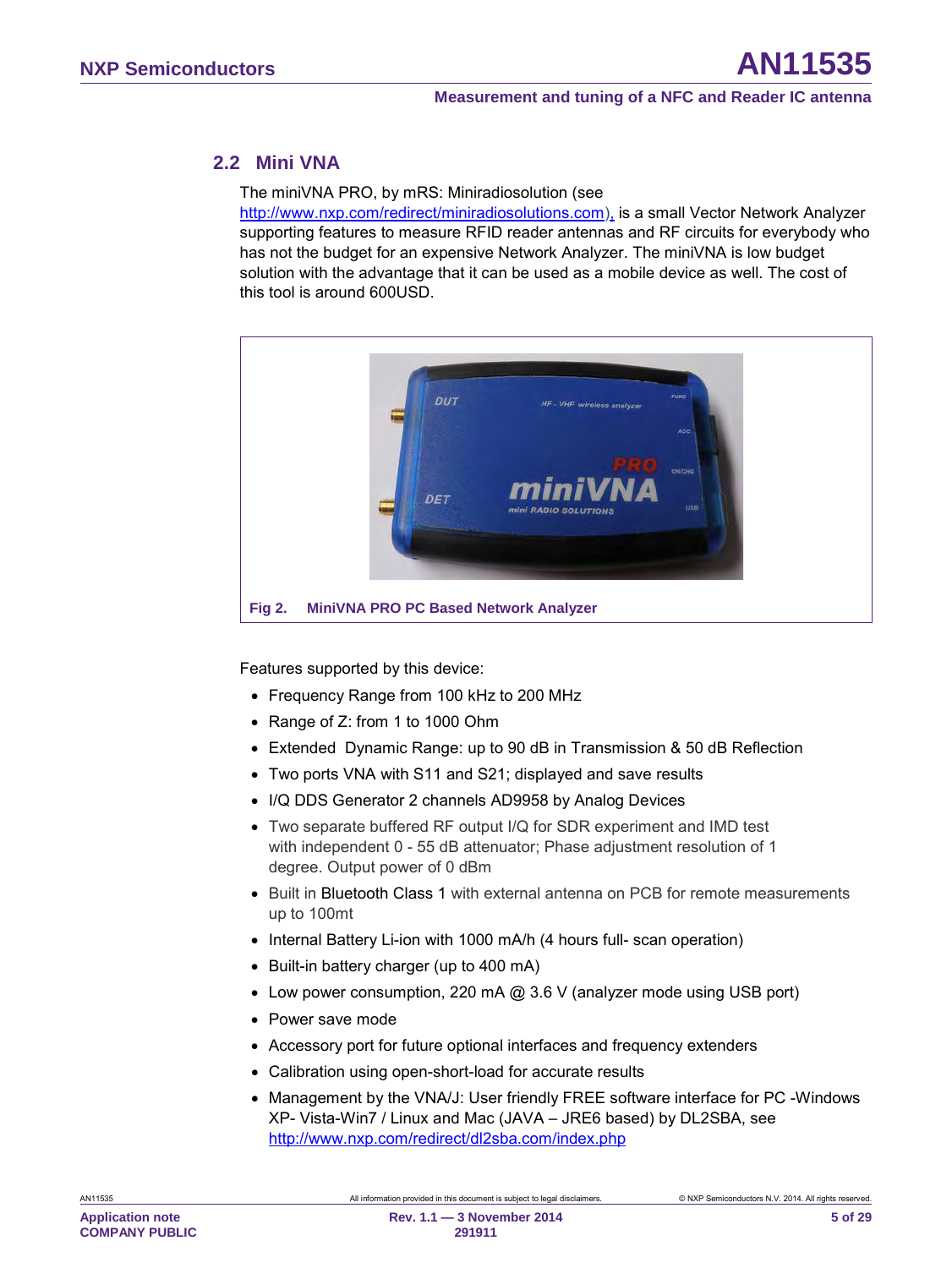<span id="page-5-2"></span>• Measurements of motional crystal parameters, cable length, & moreExport data in several formats – JPEG, EXCEL, ZPLOT, S2P, PDF

#### **2.2.1 Mini VNA Driver test and calibration for S11 measurement**

As a first step a Mini VNA driver test and calibration must be done.

- 1. Select the menu ANALYZER->SETUP
- 2. Choose right driver and COM port
- 3. Press the buttons Test (1) & Update (2), if an error occurs, press the red button on the mini VNA and try again or select a different port.

| - Available drivers-<br>۸<br>MAX6-500MHz<br>miniVNA<br>miniVNA-LF<br>miniVNA-pro<br>miniVNA-pro-extender<br>miniVNA-pro-LF | Available ports-<br>COM15      |    |        |
|----------------------------------------------------------------------------------------------------------------------------|--------------------------------|----|--------|
| miniVNA-test<br>Sample<br>٠<br>Please select your analyzer type<br>-Status-                                                | Please select the correct port |    |        |
| Selected driver and port working. Press the UPDATE button to set active driver.                                            |                                |    |        |
| Cancel                                                                                                                     | ${\underline{\mathsf{Test}}}$  | He | Update |

- <span id="page-5-0"></span>4. Select as Mode in the right bottom corner of the window "REFLEXION"
- 5. Select the menu CALIBRATION->CREATE

| File                 | Tools | Calibration | Export<br>Analyzer<br>Presets<br>Experimental |
|----------------------|-------|-------------|-----------------------------------------------|
| $\frac{1}{\sqrt{2}}$ | 经图    | Frequency   | Ê<br>csv 面内工图图                                |
|                      |       | Create      |                                               |
| $RL$ ( $dB$ )        |       | Load        | $\frac{R}{\mathcal{E}_K}$                     |

- <span id="page-5-1"></span>6. Calibration in a sequential order (calibration kits connected to the Mini VNA, make sure not to mix the DUT/DET connections of the MiniVNA, the calibration probe and all measurements require the connection to the DUT marked input ). As calibration frequency range, a range from e.g. 100 Hz to 25 MHz is sufficient.
	- a. OPEN
	- b. SHORT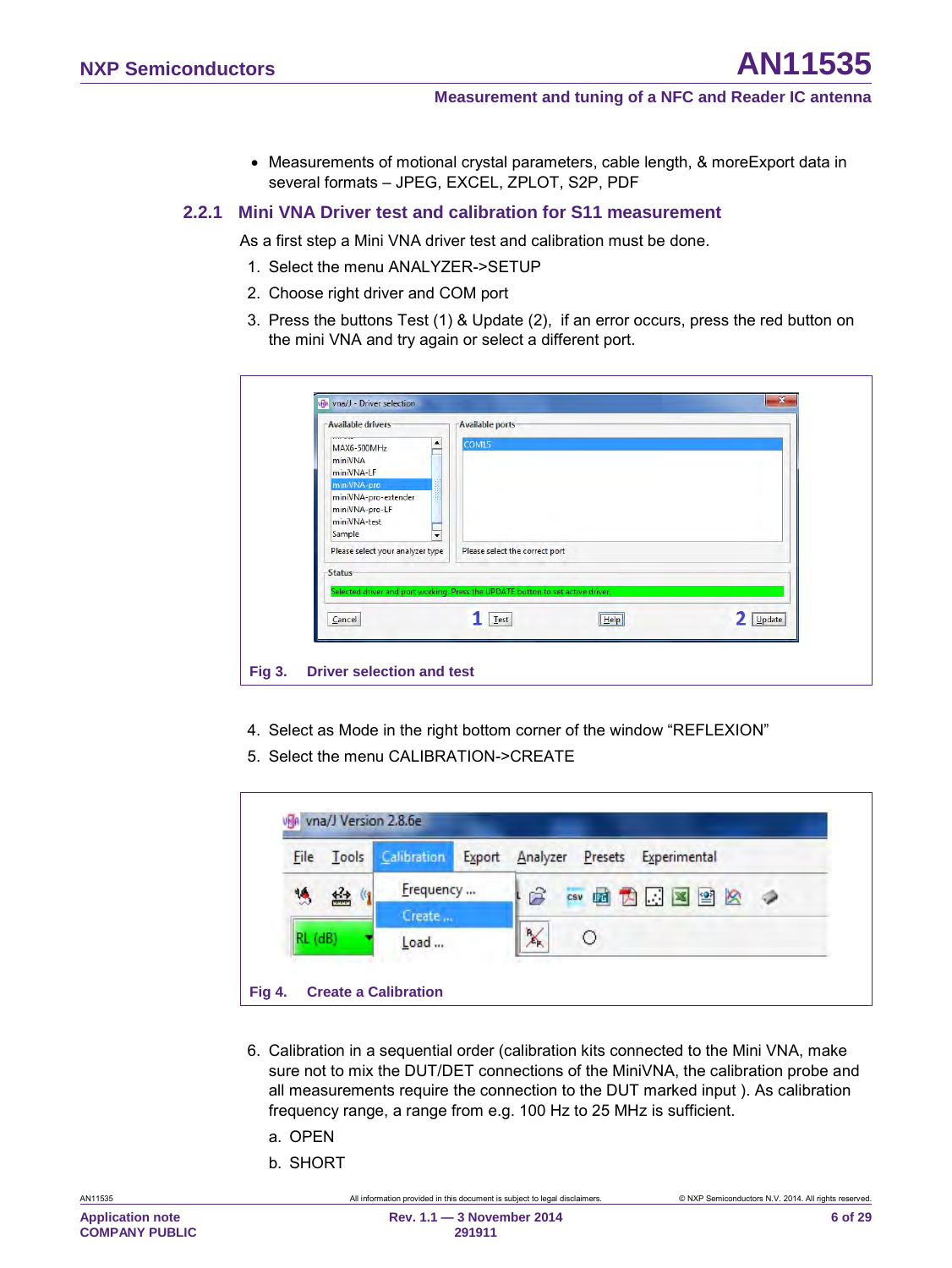- c. LOAD
- d. Press "save" calibration & press the "update" button (closes the window)



<span id="page-6-1"></span>For the calibration you can use a professional calibration kit or a handmade. Click here to order an SMA kit:

[http://www.nxp.com/redirect/wimo.com/instrumentation\\_e.html#21010sma](http://www.nxp.com/redirect/wimo.com/instrumentation_e.html#21010sma)

<span id="page-6-0"></span>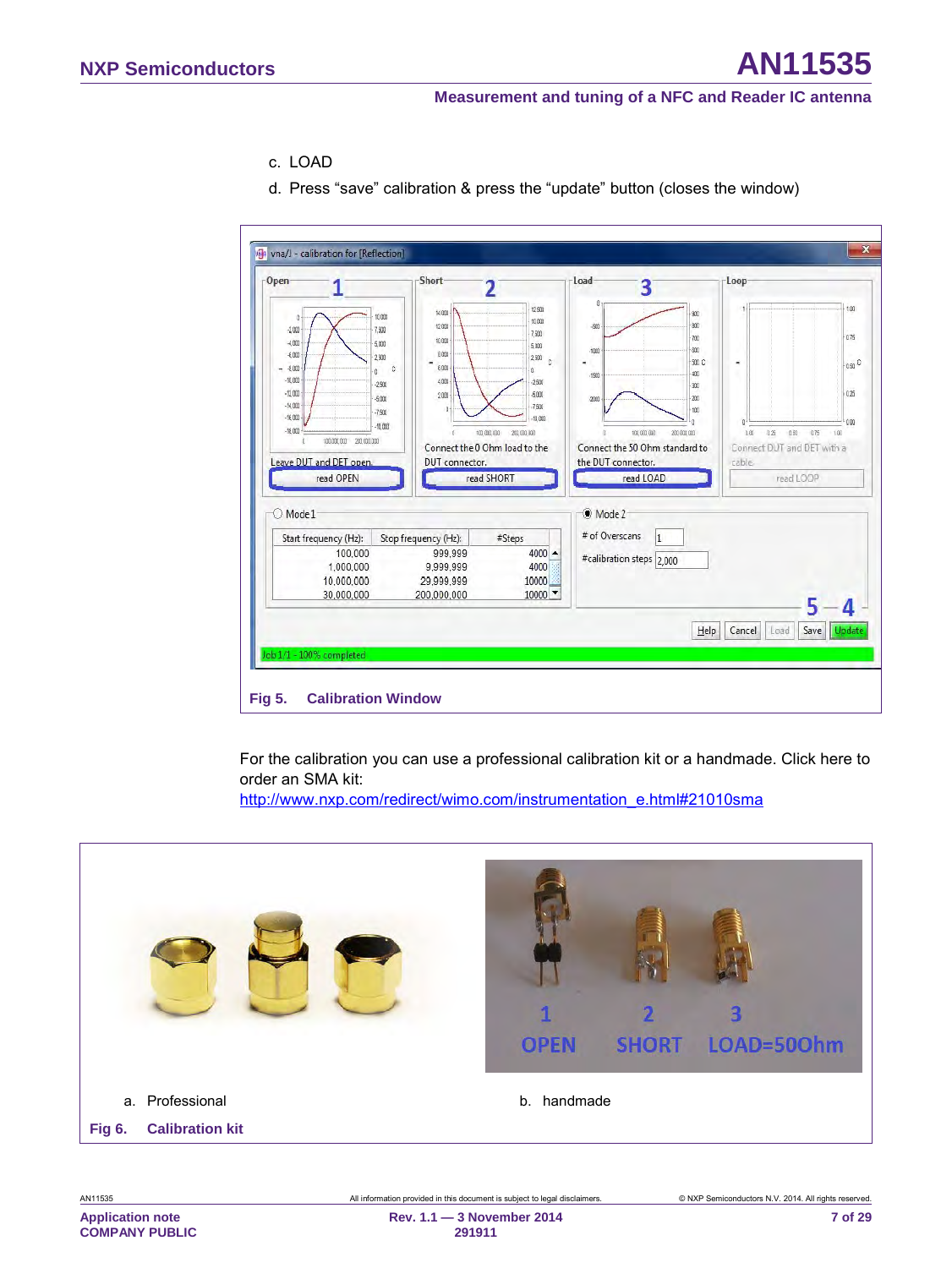**Important Note:** any additional cable and wires from the calibration port to the measurement points on the PCB board should be ideally as short as possible (max. 20mm). This does not mean that the cable from the MiniVNA to the calibration port needs to have a length of 20mm. The influence of a cable between MiniVNA DUT input and calibration port is eliminated by the calibration.

# <span id="page-7-1"></span>**3. Smith Chart**

#### <span id="page-7-2"></span>**3.1 Smith Chart – General**

The Smith chart is a graphical aid or [nomogram](http://en.wikipedia.org/wiki/Nomogram) designed for [electrical and electronics](http://en.wikipedia.org/wiki/Electrical_engineering)  [engineers](http://en.wikipedia.org/wiki/Electrical_engineering) specializing in [radio frequency](http://en.wikipedia.org/wiki/Radio_frequency) (RF) engineering to assist in solving problems with [transmission lines](http://en.wikipedia.org/wiki/Transmission_line) and [matching](http://en.wikipedia.org/wiki/Impedance_matching) circuits.



<span id="page-7-0"></span>The Smith chart is plotted on the [complex](http://en.wikipedia.org/wiki/Complex_number) [reflection coefficient](http://en.wikipedia.org/wiki/Reflection_coefficient) plane in [two](http://en.wikipedia.org/wiki/Dimension)  [dimensions](http://en.wikipedia.org/wiki/Dimension) and is scaled in normalized [impedance.](http://en.wikipedia.org/wiki/Electrical_impedance) These are often known as the Z, Y and YZ Smith charts respectively. Normalized scaling allows the Smith chart to be used for problems involving any [characteristic](http://en.wikipedia.org/wiki/Characteristic_impedance) or system impedance which is represented by the center point of the chart. The most commonly used normalization impedance is 50 [ohms.](http://en.wikipedia.org/wiki/Ohm)

 $Z_L$  will be the load impedance. The reflection coefficient is completely determined by the impedance  $Z_L$  and the 'reference impedance'  $Z_0$ .

Z0 can be viewed as the impedance of the transmitter, or what is trying to deliver power to the antenna. Hence, the Smith Chart is a graphical method of displaying the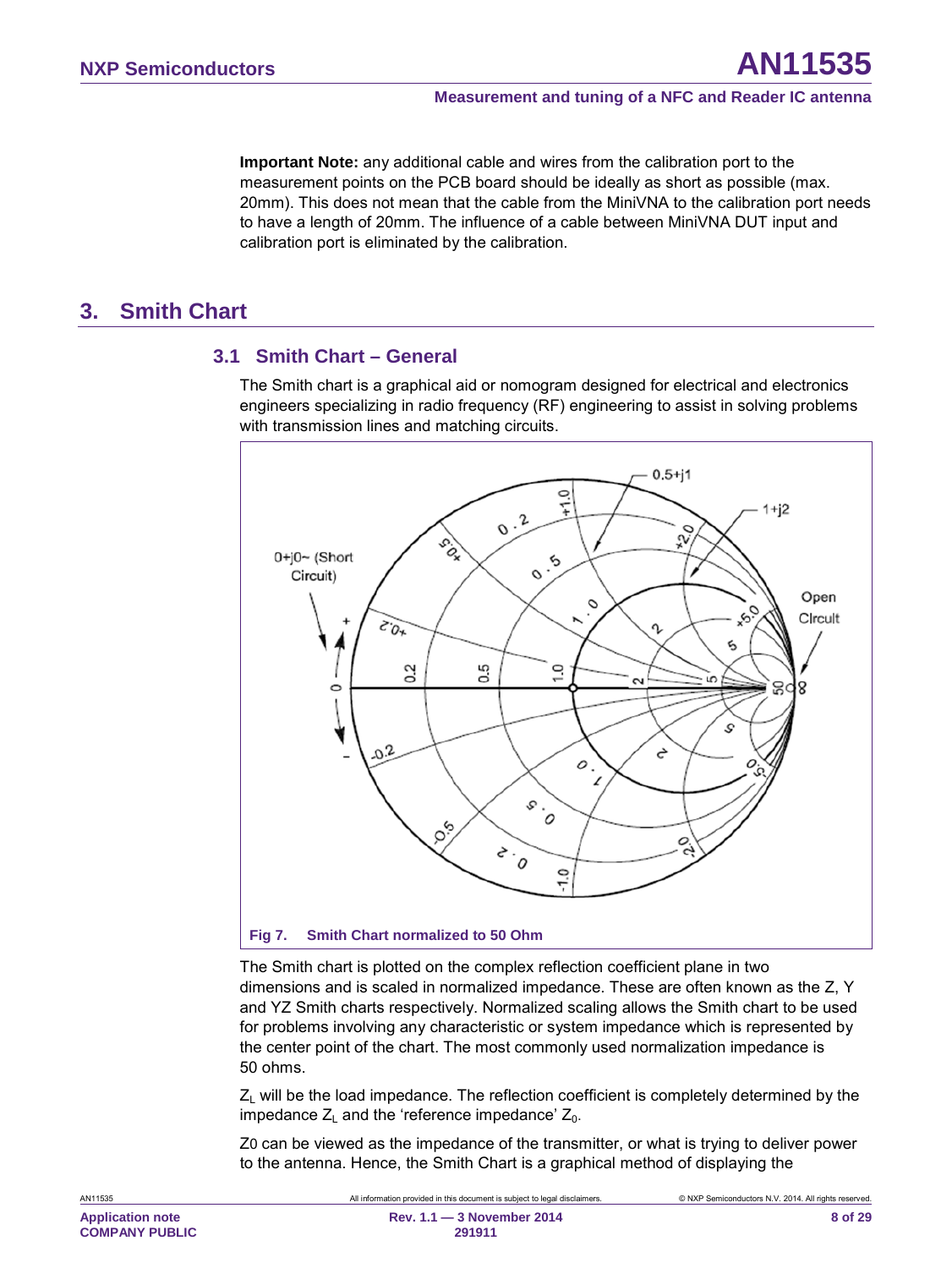impedance of an antenna, which can be a single point or a range of points to display the impedance as a function of frequency.

The circles in the Smith Chart shown in [Fig 7](#page-7-0) are representing the constant real part of the impedance, the other lines the constant imaginary part.

The complex reflection coefficient Г for an impedance ZL attached to a transmission line with characteristic impedance  $Z_0$  is given by:

$$
\Gamma = \frac{Z_L - Z_0}{Z_L + Z_0} \tag{1}
$$

For our measurement  $Z_0 = 50$  Ohm (Smith chart normalized to 50 Ohm in the graph).

The complex reflection coefficient must have a magnitude between 0 and 1.

The center of the Smith Chart is the point where the reflection coefficient is zero - this is the point where no power is reflected by the load impedance.

#### <span id="page-8-1"></span>**3.2 Smith Chart S11 Parameter**

In practice, the most commonly quoted parameter in regards to antennas is S11. S11 represents how much power is reflected from the antenna, and hence is known as the reflection coefficient, sometimes written as gamma: Γ or return loss. If S11 = 0dB, then all the power is reflected from antenna and nothing is radiated. If  $S11 = -10$  dB, this implies that if 3 dB of power is delivered to the antenna, -7dB is the reflected power.

Formula for S11 (Return Loss)

 $RL(dB) = -20\log|\Gamma|$  (2)

Example1: RL = -3 dB it means that 50% of power is transmitted and 50% reflected Example2: RL = -10 dB it means that 90% of power is transmitted and 10% reflected For our target of Z(matching) = 50 Ohm consider to have  $|RL| > 10dB$ 

<span id="page-8-0"></span>

| rapie i .              |             | Return 10SS CONVERSION table |                         |                            |                         |                        |             |                              |                         |                               |                         |
|------------------------|-------------|------------------------------|-------------------------|----------------------------|-------------------------|------------------------|-------------|------------------------------|-------------------------|-------------------------------|-------------------------|
| Return<br>Loss<br>[dB] | <b>VSWR</b> | Reflection<br>Coefficient, G | Mismatch<br>Loss $[dB]$ | Reflection<br>Power<br>[%] | Through<br>Power<br>[%] | Return<br>Loss<br>[dB] | <b>VSWR</b> | Reflection<br>Coefficient, G | Mismatch<br>Loss $[dB]$ | Reflection<br>Power<br>$[\%]$ | Through<br>Power<br>[%] |
| 1                      | 17,39       | 0,891                        | 6,868                   | 79,43                      | 20,57                   | 21                     | 1,20        | 0,089                        | 0,035                   | 0,79                          | 99,21                   |
| 2                      | 8,72        | 0,794                        | 4,329                   | 63,10                      | 36,90                   | 22                     | 1,17        | 0,079                        | 0,027                   | 0,63                          | 99,37                   |
| 3                      | 5,85        | 0,708                        | 3,021                   | 50,12                      | 49,88                   | 23                     | 1,15        | 0,071                        | 0,022                   | 0,50                          | 99,50                   |
| 4                      | 4,42        | 0,631                        | 2,205                   | 39,81                      | 60,19                   | 24                     | 1,13        | 0,063                        | 0,017                   | 0,40                          | 99,60                   |
| 5                      | 3,57        | 0,562                        | 1,651                   | 31,62                      | 68,38                   | 25                     | 1,12        | 0,056                        | 0,014                   | 0,32                          | 99,68                   |
| 6                      | 3,01        | 0,501                        | 1,256                   | 25,12                      | 74,88                   | 26                     | 1,11        | 0,050                        | 0,011                   | 0,25                          | 99,75                   |
| 7                      | 2,61        | 0,447                        | 0,967                   | 19,95                      | 80,05                   | 27                     | 1,09        | 0,045                        | 0,009                   | 0,20                          | 99,80                   |
| 8                      | 2,32        | 0,398                        | 0,749                   | 15,85                      | 84,15                   | 28                     | 1,08        | 0,040                        | 0,007                   | 0,16                          | 99,84                   |
| 9                      | 2,10        | 0,355                        | 0,584                   | 12,59                      | 87,41                   | 29                     | 1,07        | 0,035                        | 0,005                   | 0,13                          | 99,87                   |
| 10                     | 1,92        | 0,316                        | 0,458                   | 10,00                      | 90,00                   | 30                     | 1,07        | 0,032                        | 0,004                   | 0,10                          | 99,90                   |
| 11                     | 1,78        | 0,282                        | 0,359                   | 7,94                       | 92,06                   | 31                     | 1,06        | 0,028                        | 0,003                   | 0,08                          | 99,92                   |
| 12                     | 1,67        | 0,251                        | 0,283                   | 6,31                       | 93,69                   | 32                     | 1,05        | 0,025                        | 0,003                   | 0,06                          | 99,94                   |
| 13                     | 1,58        | 0,224                        | 0,223                   | 5,01                       | 94,99                   | 33                     | 1,05        | 0,022                        | 0,002                   | 0,05                          | 99,95                   |
| 14                     | 1,50        | 0,200                        | 0,176                   | 3,98                       | 96,02                   | 34                     | 1,04        | 0,020                        | 0,002                   | 0,04                          | 99,96                   |
| 15                     | 1,43        | 0,178                        | 0,140                   | 3,16                       | 96,84                   | 35                     | 1,04        | 0,018                        | 0,001                   | 0,03                          | 99,97                   |
| 16                     | 1,38        | 0,158                        | 0,110                   | 2,51                       | 97,49                   | 36                     | 1,03        | 0,016                        | 0,001                   | 0,03                          | 99,97                   |

#### **Table 1. Return loss conversion table**

AN11535 All information provided in this document is subject to legal disclaimers. © NXP Semiconductors N.V. 2014. All rights reserved.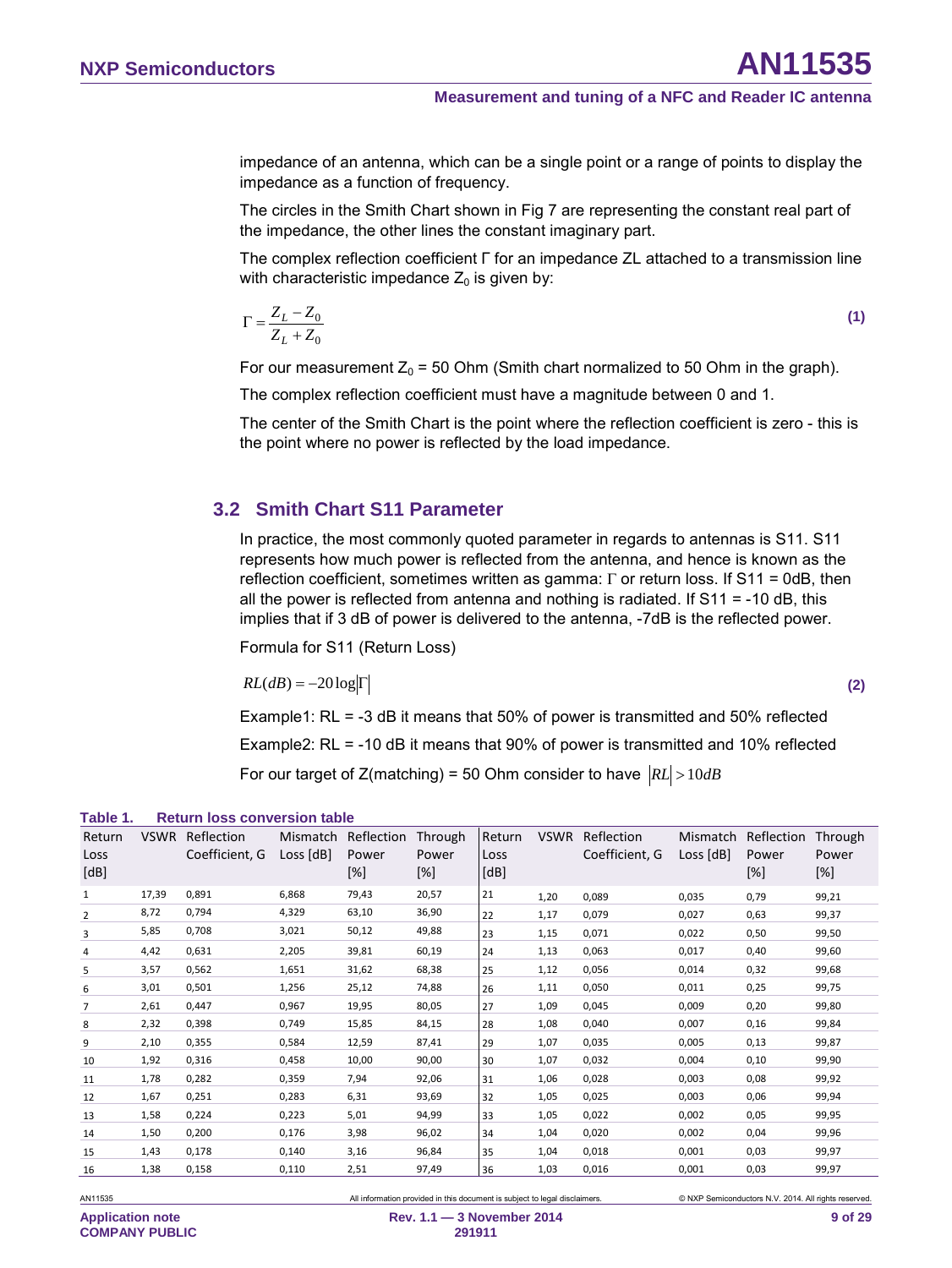| Return<br>Loss<br>[dB] | <b>VSWR</b> | Reflection<br>Coefficient. G | Loss [dB] | Mismatch Reflection<br>Power<br>[%] | Through<br>Power<br>[%] | Return<br>Loss<br>[dB] | <b>VSWR</b> | Reflection<br>Coefficient. G | Mismatch<br>Loss [dB] | Reflection<br>Power<br>[%] | Through<br>Power<br>[%] |
|------------------------|-------------|------------------------------|-----------|-------------------------------------|-------------------------|------------------------|-------------|------------------------------|-----------------------|----------------------------|-------------------------|
| 17                     | 1,33        | 0,141                        | 0.088     | 2,00                                | 98,00                   | 37                     | 1,03        | 0,014                        | 0,001                 | 0,02                       | 99,98                   |
| 18                     | 1,29        | 0,126                        | 0.069     | 1,58                                | 98,42                   | 38                     | 1,03        | 0,013                        | 0,001                 | 0,02                       | 99,98                   |
| 19                     | 1.25        | 0.112                        | 0.055     | 1,26                                | 98,74                   | 39                     | 1.02        | 0.011                        | 0.001                 | 0,01                       | 99,99                   |
| 20                     | 1,22        | 0,100                        | 0.044     | 1,00                                | 99,00                   | 40                     | 1,02        | 0.010                        | 0.000                 | 0,01                       | 99,99                   |

# <span id="page-9-3"></span>**4. HF Antenna Basics**

#### <span id="page-9-5"></span><span id="page-9-4"></span>**4.1 HF RFID Loop Antenna**

#### **4.1.1 Measurement and calculation of equivalent parameters**



<span id="page-9-2"></span>It is recommended to measure the inductance as well as the series resistance value at 1MHz.

The self-resonance frequency (f<sub>res</sub>) and the parallel resistance can be obtained at the resonant point of the system where the imaginary part is zero.

The antenna capacitance  $C_a$  can be calculated with:

<span id="page-9-1"></span>
$$
C_a = \frac{1}{\left(2 \cdot \pi \cdot f_{res}\right)^2 L_a}
$$
 (3)

#### <span id="page-9-6"></span>**4.2 Antenna Q Factor**

The quality factor of the antenna is calculated with:

<span id="page-9-0"></span>
$$
Q_a = \frac{\omega \cdot L_a}{R_a} \tag{4}
$$

Target value for Q is 30 ( $\pm$ 10%), if higher an external damping resistor R<sub>Q</sub> has to be inserted on each antenna side to reduce the Q-factor to the target value.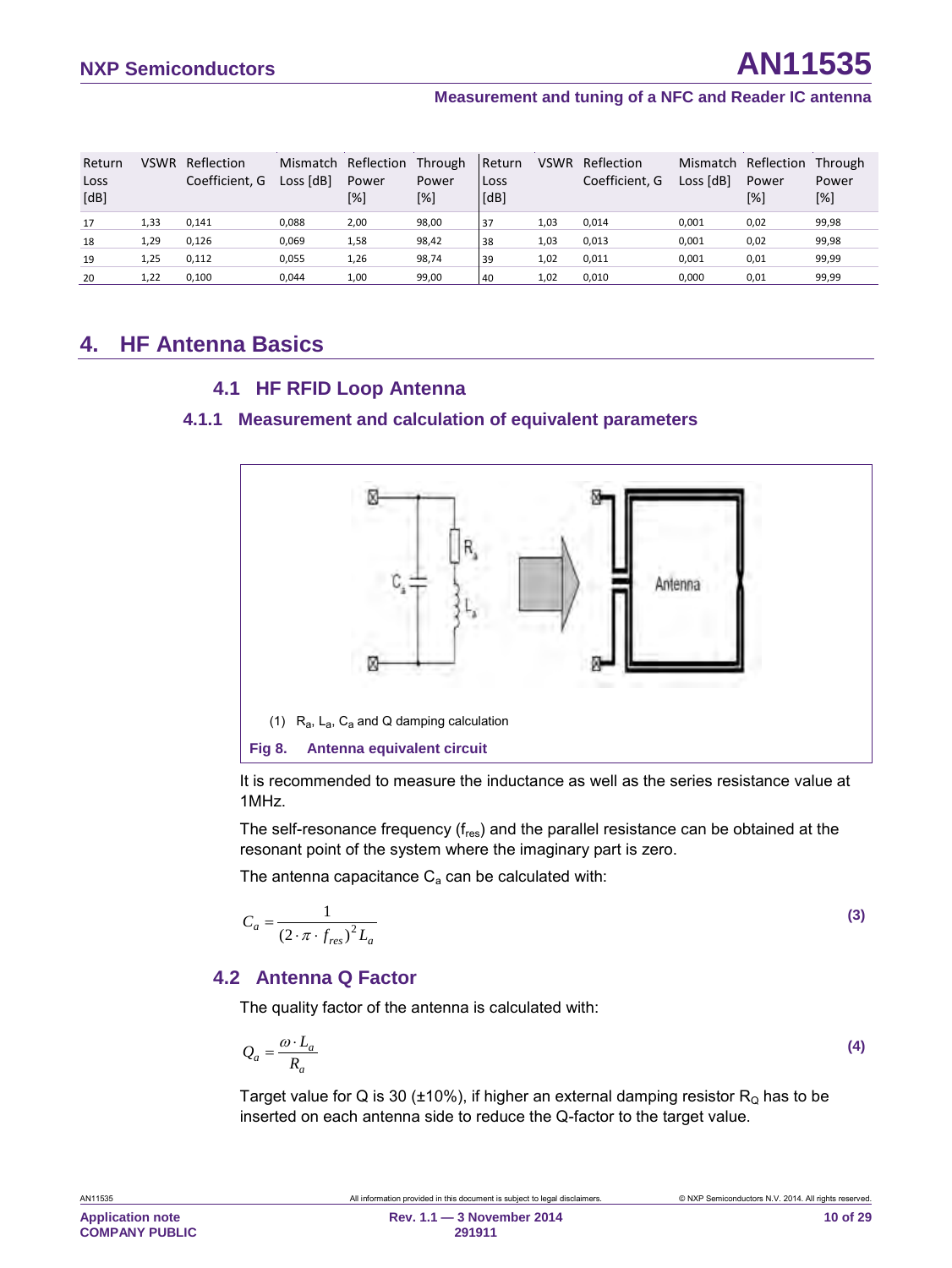# **NXP Semiconductors AN11535**

<span id="page-10-0"></span>**Measurement and tuning of a NFC and Reader IC antenna**

$$
R_Q = 0.5 \cdot \left(\frac{\omega \cdot L_a}{30} - R_a\right) \tag{5}
$$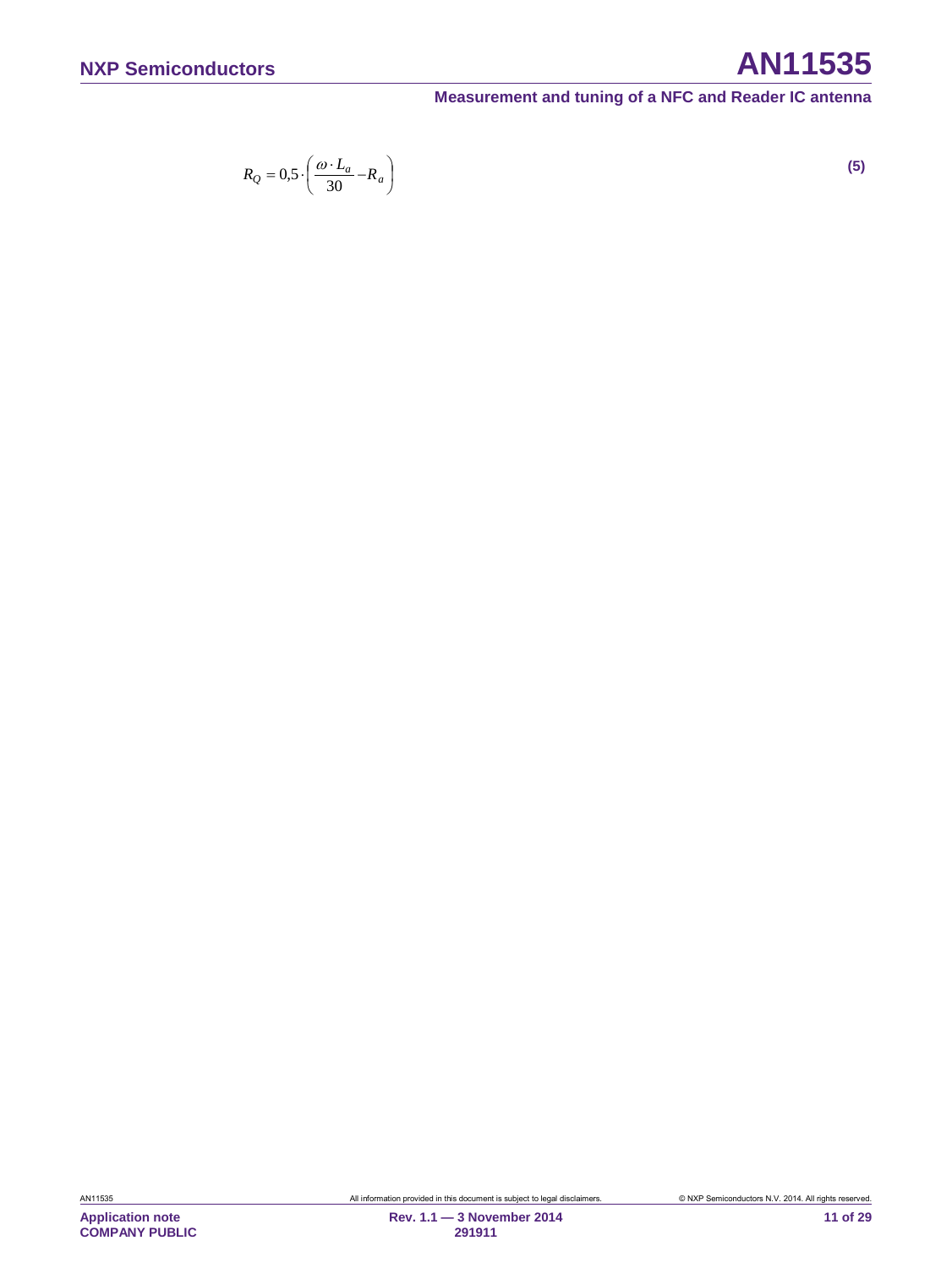

# <span id="page-11-2"></span>**4.3 NXP Recommended Matching Network: Directly matched antenna**

<span id="page-11-1"></span>The main blocks of the schematic above are:

- EMC filter  $(L_0, C_0)$
- Matching circuit  $(C_1, C_2)$
- $R_0$  (Q damping factor resistor)
- Antenna (can be represented with the equivalent circuit)

<span id="page-11-0"></span>More detailed information about antenna matching can be found in the NXP Antenna [Design Guide.](#page-24-0)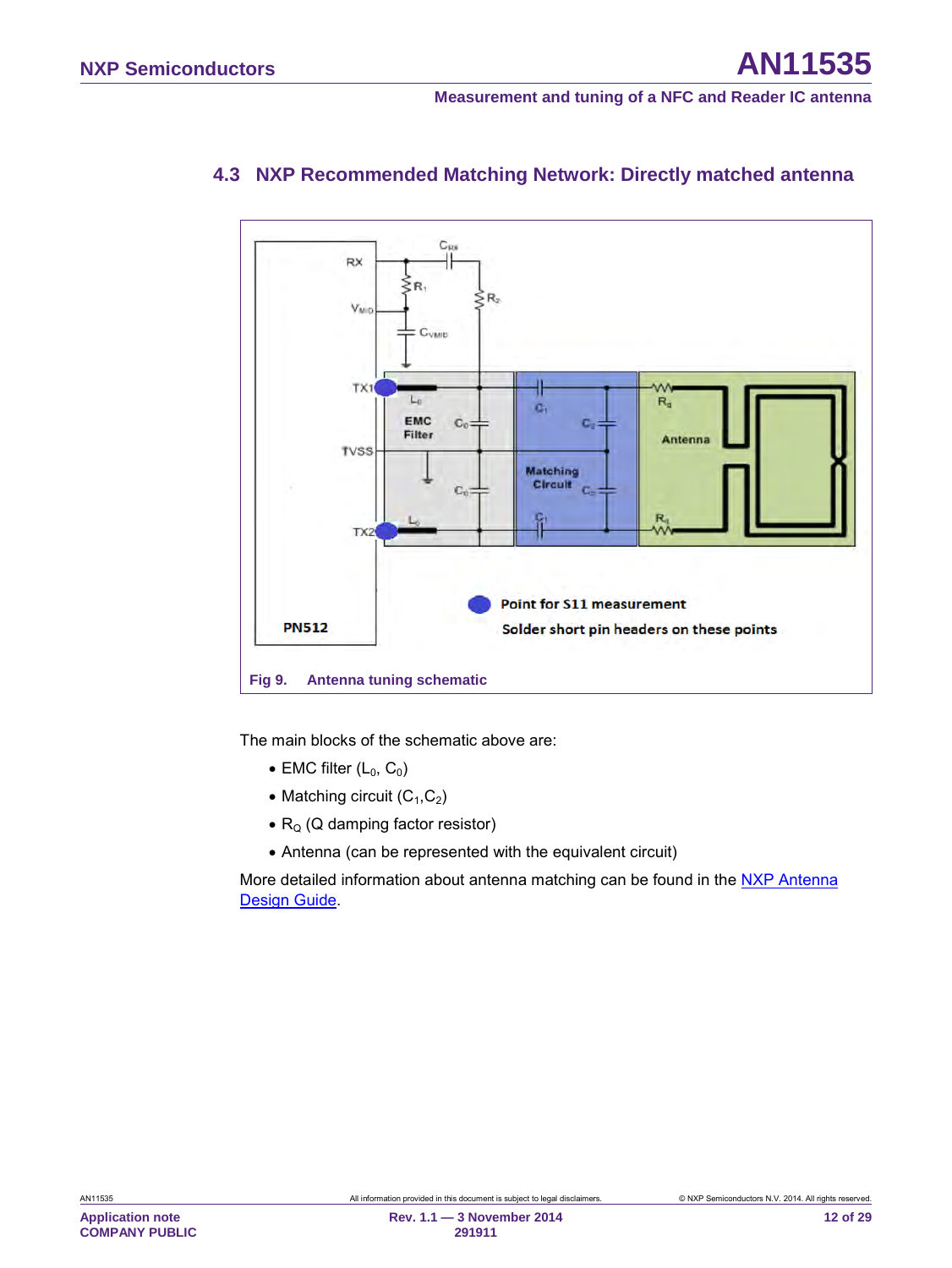### <span id="page-12-3"></span>**4.4 PNEV512B Antenna measurement example**

This chapter will show how to measure the electrical parameters of an antenna with the MiniVNA. As example the antenna of the [PNEV512B](#page-24-0) will be used.



<span id="page-12-0"></span>Before starting you have to remove all matching components (capacitors and resistors) or use an unpopulated antenna and follow these steps:

- 1. Connect MiniVNA with SMA adaptor and the antenna (short pin header)
- 2. Set at the MiniVNA a frequency span 1 5 MHz
- 3. Measure  $L_a(X_s)$  and  $R_a(R_s)$  at 1 MHz



<span id="page-12-2"></span><span id="page-12-1"></span>

| Table 2. $R_{\rm S}$ , $X_{\rm S}$ - measured antenna values                              |         |             |      |                   |  |  |
|-------------------------------------------------------------------------------------------|---------|-------------|------|-------------------|--|--|
| Marker Frequency [Hz] RL [dB] RP [°] TL [dB] TP [°] SWR  Z  R <sub>s</sub> X <sub>s</sub> |         |             |      |                   |  |  |
| 1.017.316                                                                                 | $-0.12$ | 159.14 0.00 | 0.00 | 46.63 9.2 0.4 9.2 |  |  |

- 4. Out of this measurement we get for  $R_a = 0.4$  Ohm and  $X_s = 9.2$  Ohm.
- 5. The antenna inductance  $L_a$  and the Q damping factor resistor  $R_Q$  can be calculated [\(4\)](#page-9-0) & [\(5\):](#page-10-0)  $X_s = \omega L \to L_a$  (1MHz) = 1,46µH and R<sub>Q</sub> = 1,9 Ohm (2,2 Ohm value selected)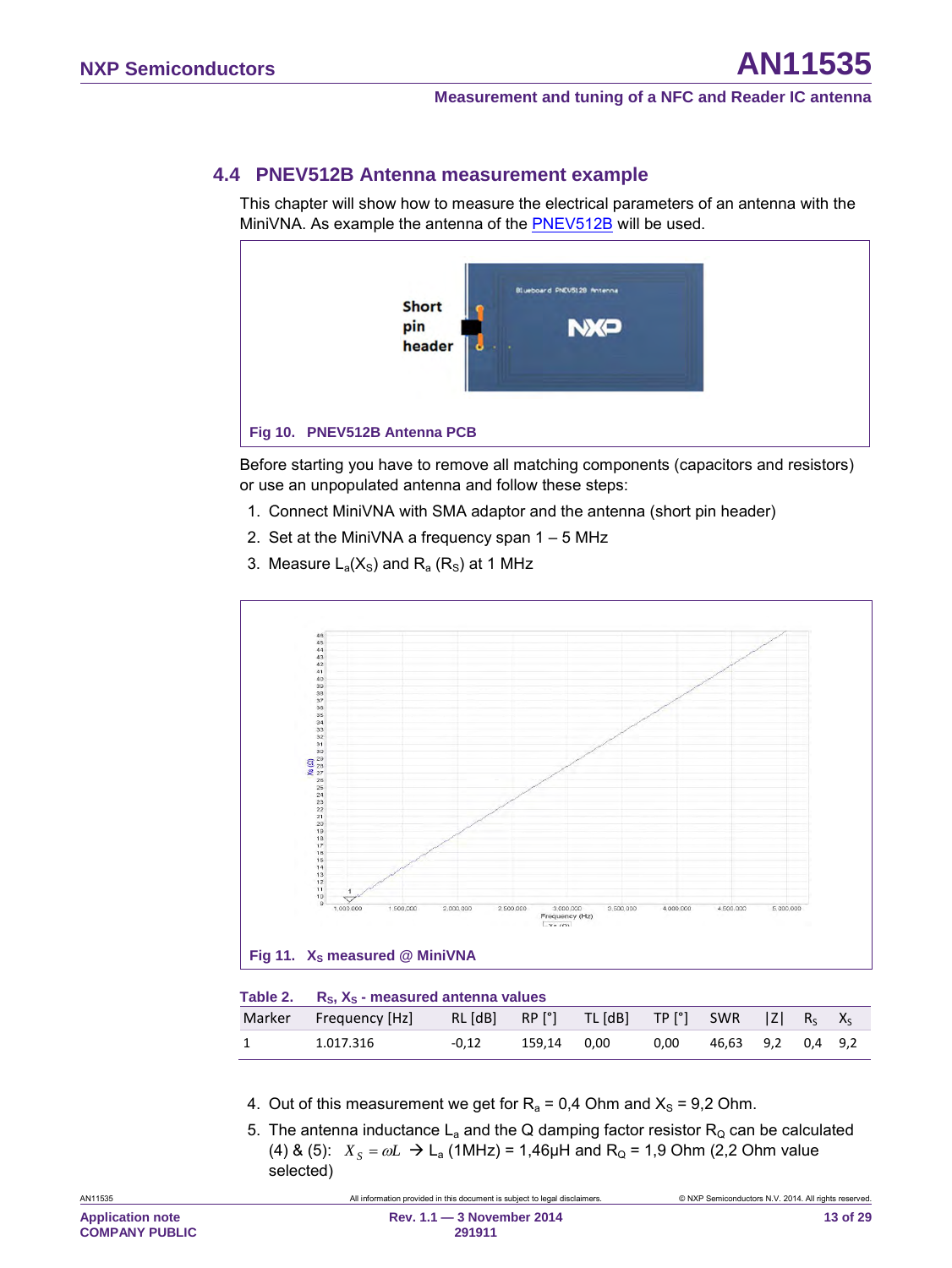- 6. Calculation of the antenna capacitance  $C_a$ . To get this parameter the self-resonance frequency of the antenna must be measured.
	- a. Set at the MiniVNA a frequency span 1 100 MHz
	- b. The point where the imaginary part  $X<sub>S</sub>$  is going from an inductive value to capacitive value (negative) is the self-resonance frequency SRF.
	- c. The measured SRF = 70,75 MHz
	- d. The capacitance C<sub>a</sub> of the equivalent circuit can now be calculated [\(3\)](#page-9-1)  $\rightarrow$  C<sub>a</sub> = 3,46pF



<span id="page-13-1"></span><span id="page-13-0"></span>

|                | Table 3. $R_s$ , $X_s$ - measured antenna values           |       |  |  |  |  |  |                                   |         |
|----------------|------------------------------------------------------------|-------|--|--|--|--|--|-----------------------------------|---------|
|                | Marker Frequency [Hz] RL [dB] RP [°] TL [dB] TP [°] SWR  Z |       |  |  |  |  |  |                                   | $X_{S}$ |
| $\overline{1}$ | 70.749.442                                                 | -0.04 |  |  |  |  |  | 0.00 83.13 24143.7 24131.1 -780.9 |         |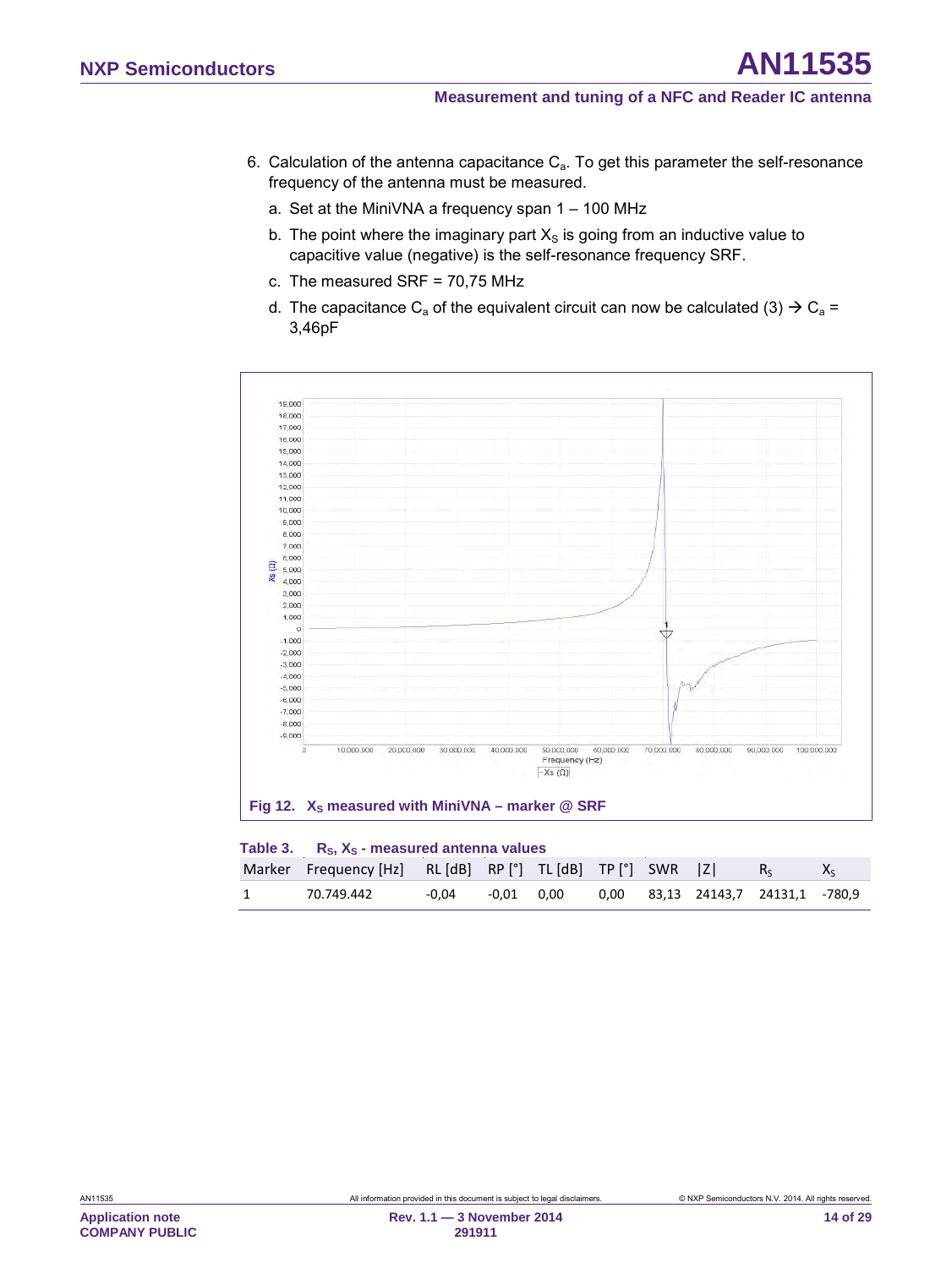# <span id="page-14-2"></span>**5. Matching Example – based on the PNEV512B**



<span id="page-14-0"></span>The measurement points are marked in the [Fig 13](#page-14-0) with two blue dots. These both points are between TX1 & TX2 of the PN512 and the  $L_0$  inductors of the EMC filter.

The PNEV512B is tuned for a Z target, matching to 50 Ohm  $(40 - 60)$  Ohm as optimal range):

- $L_0 = 470$  nH
- $C_0 = 100pF + 56pF$
- $C_1 = 33$  pF
- $C_2$  = 100 pF + 47 pF
- $R<sub>0</sub>$  = 2.2 Ohm

#### <span id="page-14-3"></span>**5.1 Setup PNEV512B measurement – antenna in air**



<span id="page-14-1"></span>As a first step connect the MiniVNA to the PNEV512B at the measurement points shown in [Fig 13.](#page-14-0)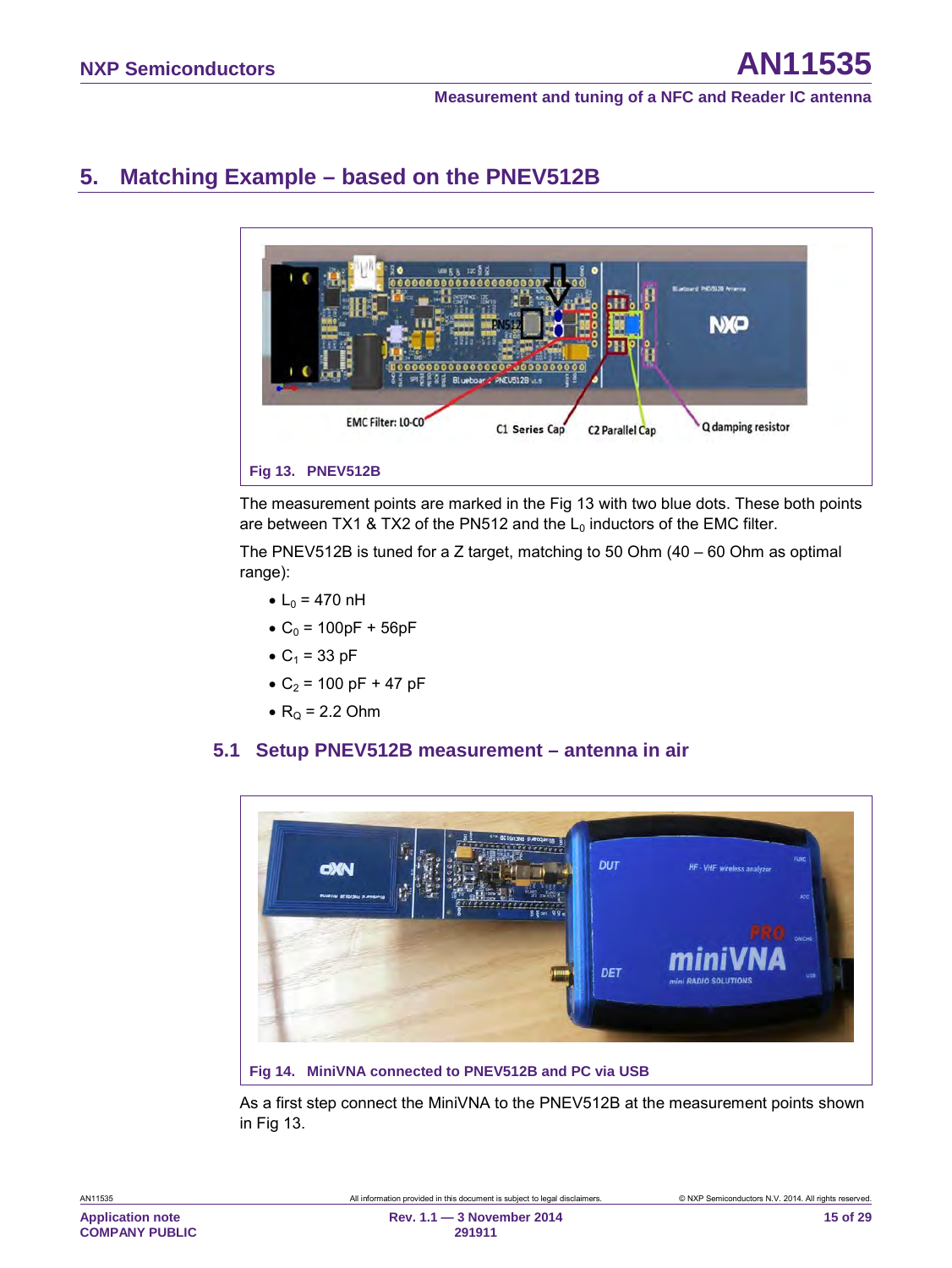

As a next step you measure the antenna return loss with the MiniVNA.

#### <span id="page-15-0"></span>**Fig 15. Antenna return loss without detuning (Z = 50 Ohm @ 13.56 MHz)**

<span id="page-15-1"></span>

| Table 4. | Return loss and Z values (antenna correctly tuned) |  |  |  |  |  |
|----------|----------------------------------------------------|--|--|--|--|--|
|----------|----------------------------------------------------|--|--|--|--|--|

| Marker  | Frequency [Hz] | RL [dB]  |       | $RP [^{\circ}]$ TL $[dB]$ | TP [°]   | SWR   | Z   | $R_{S}$       | $X_{S}$ |
|---------|----------------|----------|-------|---------------------------|----------|-------|-----|---------------|---------|
| 1       | 13.517.150     | $-24.62$ | 84.78 | 0.00                      | $0.00\,$ | 1.12  |     | 50,5 50,2 5,9 |         |
| 2       | 13.560.438     | $-21.30$ | 34.19 | 0.00                      | 0,00     | 1.19  |     | 57,6 57,4 5,6 |         |
| $1 - 2$ | 43.288         | 3,32     | 50.60 | 0.00                      | 0,00     | $---$ | 7.1 | 7.2           | 0,3     |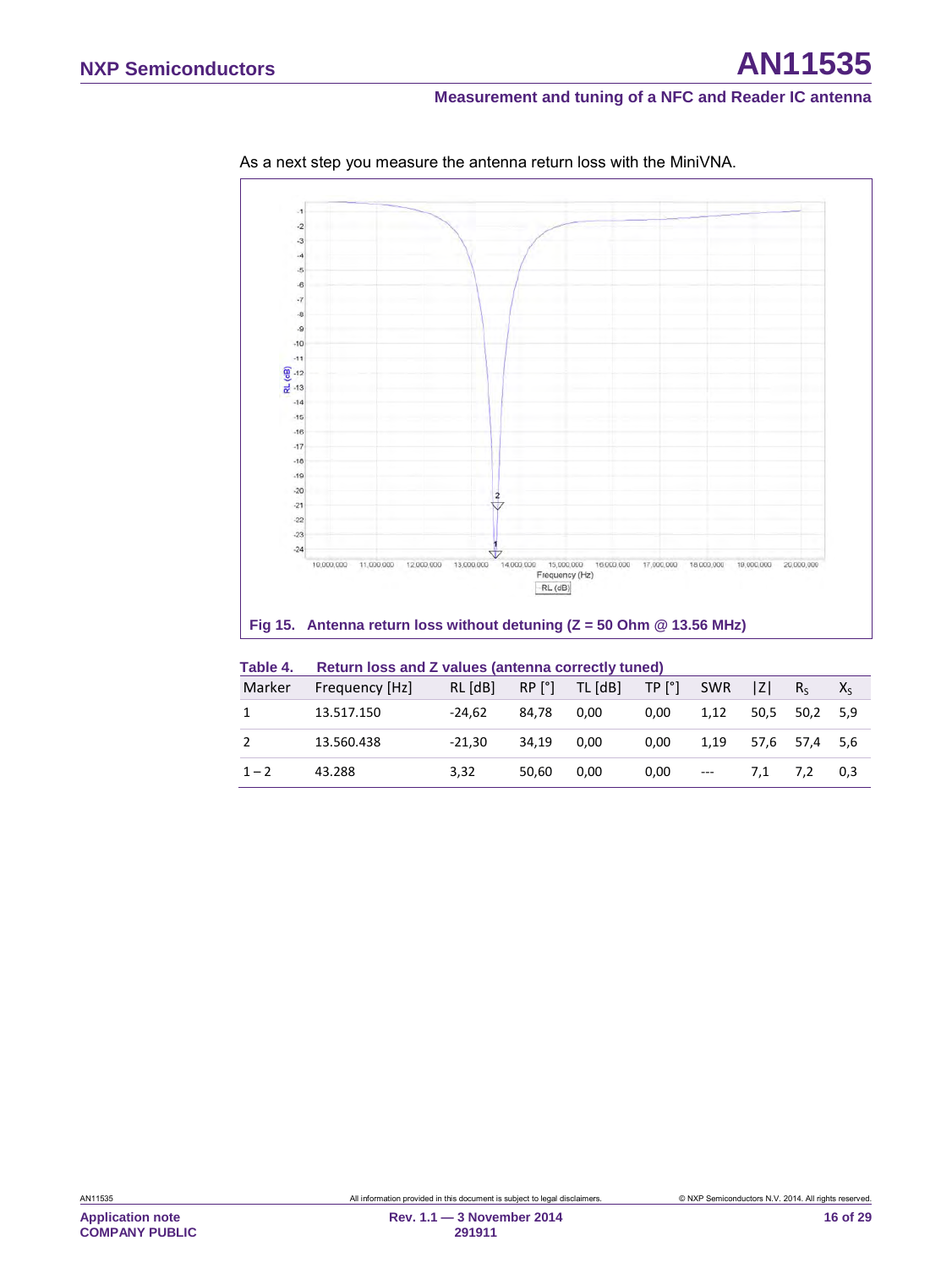

#### <span id="page-16-2"></span><span id="page-16-1"></span>**5.2 Recommended tuning for PN512 transceiver**



<span id="page-16-0"></span>The area in the red rectangle [\(Fig 17\)](#page-16-0) shows the recommended impedance range.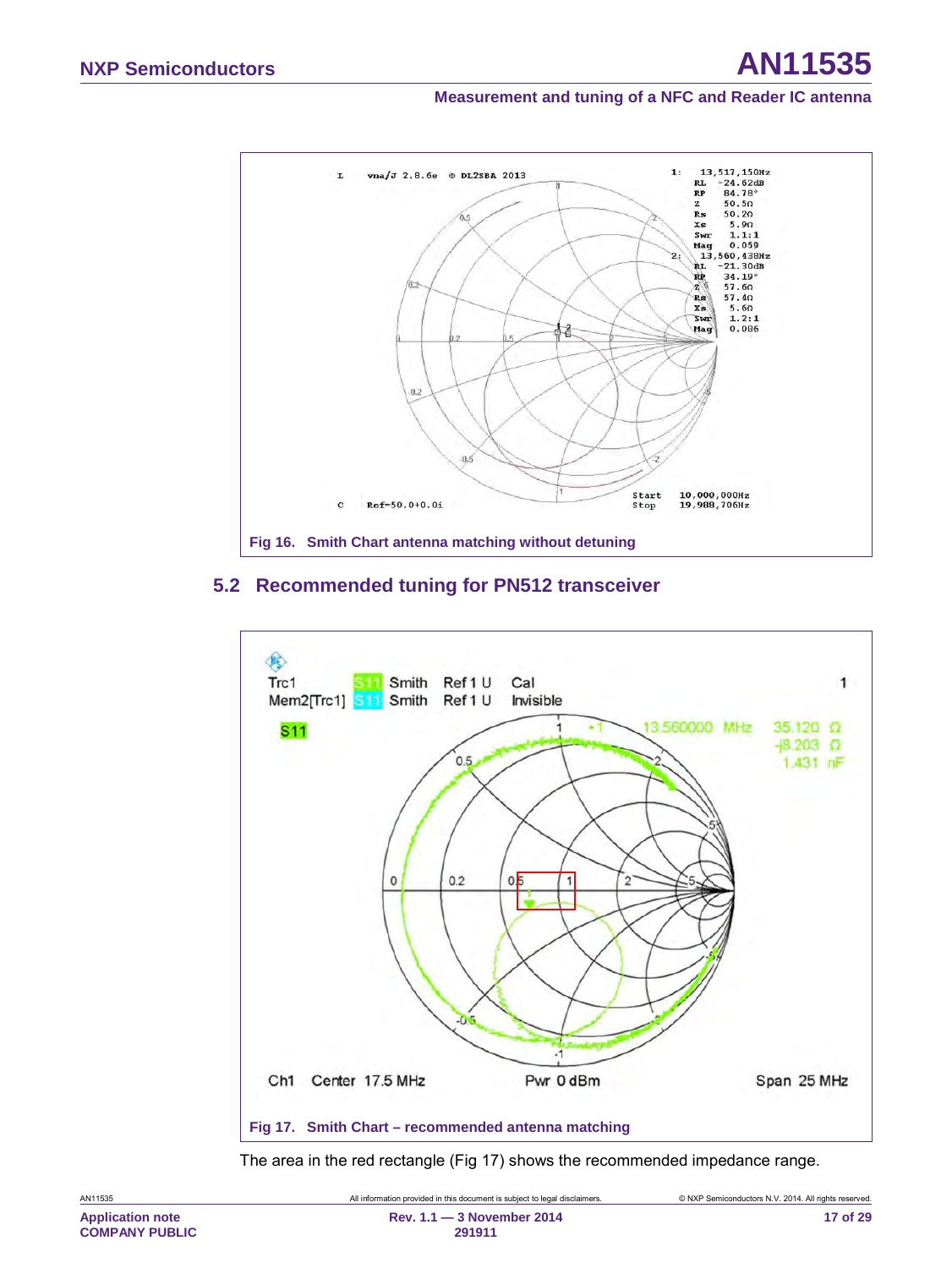It is across the real axis (the impedance is real) and the best Z value is around 40 Ohm. Do not go below 35 Ohm in order to avoid device current limitation (IDD(TVDD)) as specified in the transceiver [datasheet.](#page-24-1)

If performance is not a problem also higher Z tuning can be considered.

#### **Important note**:

- a) NFC Forum compliant transceiver like PN512 device operates in card and reader mode and a tradeoff for the optimal Z matching must be evaluated.
- b) In order to be compliant to NFC standard specification the orientation (angle) of the Z circle is important (see [Fig 17\)](#page-16-0)

**Application note COMPANY PUBLIC**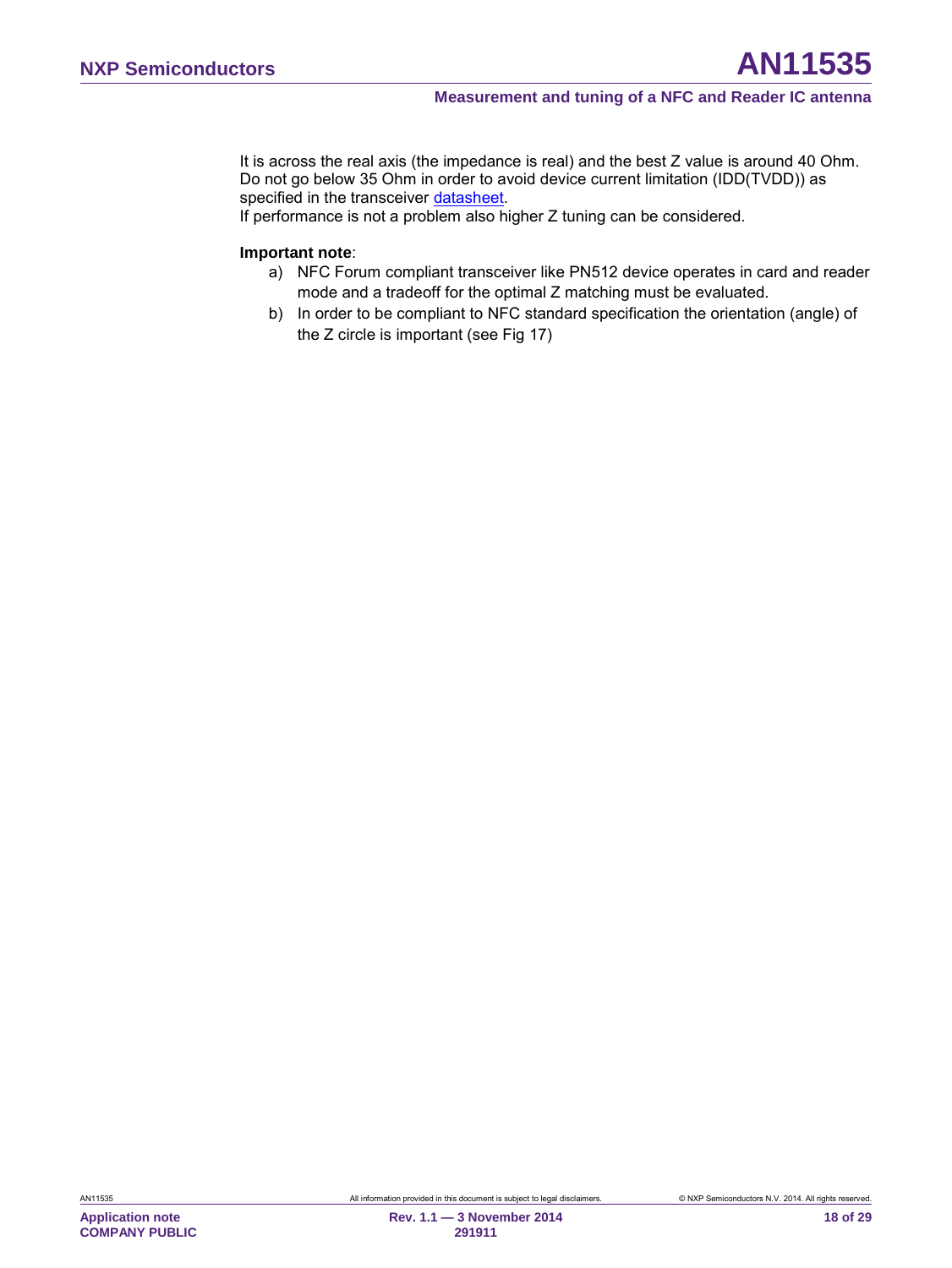# <span id="page-18-3"></span>**6. Antenna Detuning**

This chapter will explain how the Smith chart of a detuned antenna looks like and which steps must be done to tune such an antenna.

#### <span id="page-18-4"></span><span id="page-18-1"></span>**6.1 Detuned antenna setup**

To achieve a detuned antenna setup, a metal surface is placed close to the antenna of the PNEV512B (see [Fig 18\)](#page-18-0).



<span id="page-18-2"></span><span id="page-18-0"></span>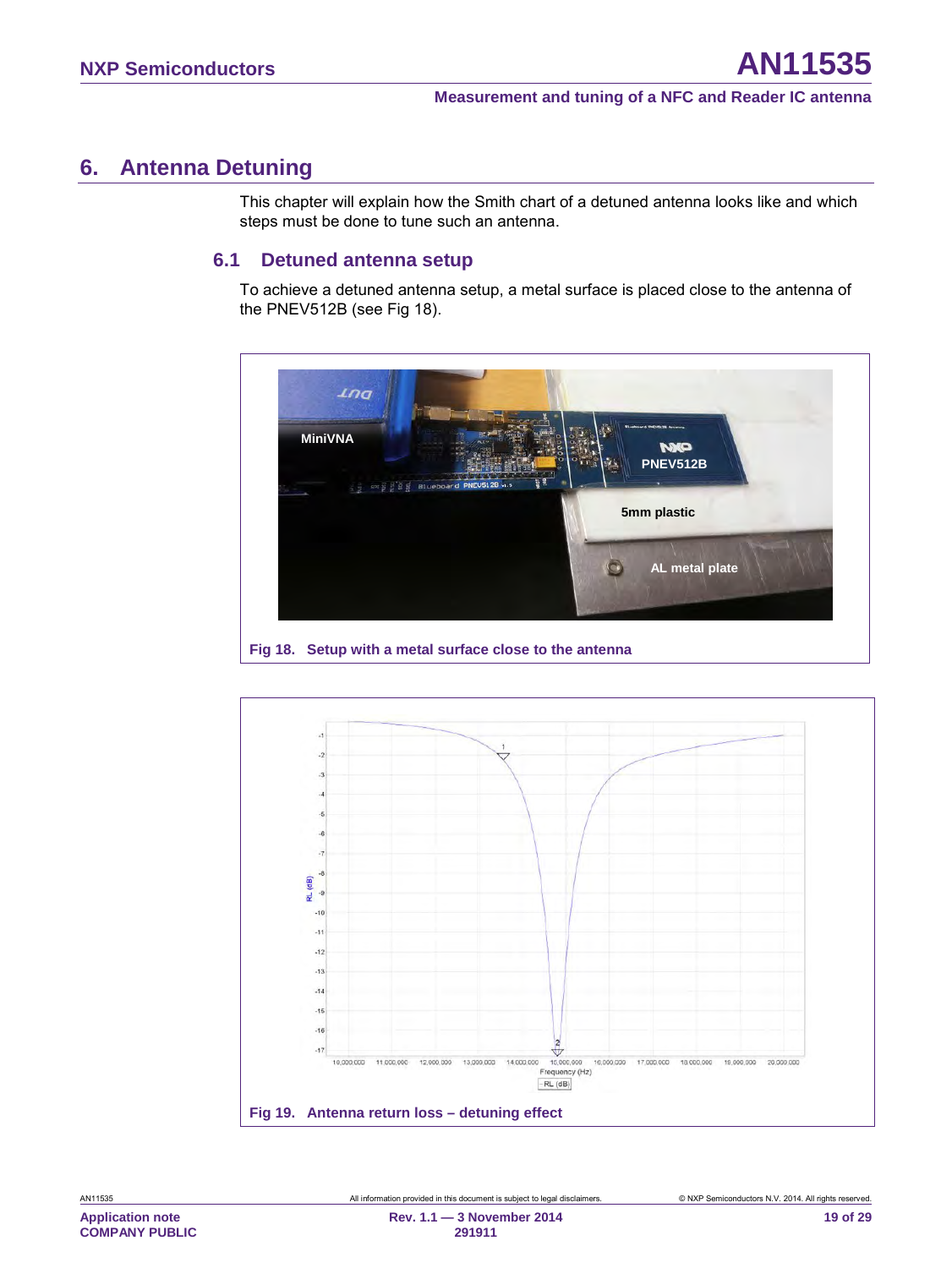<span id="page-19-1"></span>

| Table 5. | Return loss and Z values (antenna detuned) |          |                 |         |        |            |       |           |         |
|----------|--------------------------------------------|----------|-----------------|---------|--------|------------|-------|-----------|---------|
| Marker   | Frequency [Hz]                             | RL [dB]  | RP <sup>°</sup> | TL [dB] | TP [°] | <b>SWR</b> | IZI   | $R_{c}$   | $X_{S}$ |
|          | 13.560.438                                 | $-2.26$  | $-123.83$       | 0.00    | 0.00   | 7.74       | 22.7  | 7.7       | $-21.4$ |
|          | 14.804.968                                 | $-17.30$ | 53.61           | 0.00    | 0.00   | 1.32       | 58.7  | 57.3 12.8 |         |
| $1 - 2$  | 1.244.530                                  | 15.04    | 186.44          | 0.00    | 0,00   | $\cdots$   | 36.00 | 49,6 34,2 |         |

The measurement of the detuned antenna shows, that the minimum return loss RL shifted up to 14.8 MHz. These results indicate that the antenna has less inductance (eddy current on the metal plate); the antenna matching can be compensated by increasing the values of  $C_1$  and  $C_2$ .



<span id="page-19-0"></span>The Smith Chart shows, that the antenna is not correctly matched. At 13.56 MHz the antenna has an impedance  $Z = 7,7 - j21$  (marker 1).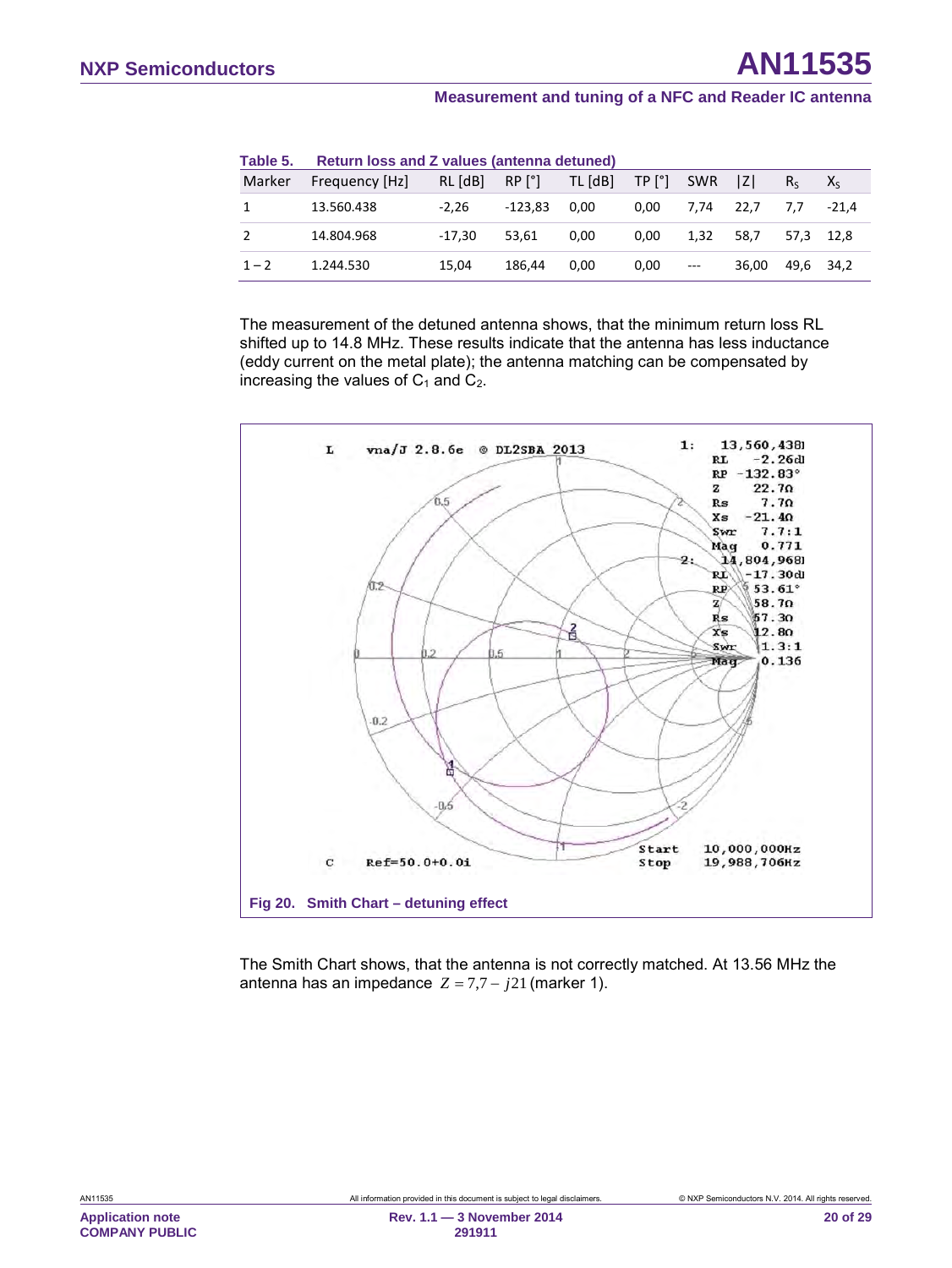### <span id="page-20-2"></span>**6.2 Tuning adjustment steps and measurement**

Based on the setup and measurement results from section  $6.1$ , this chapter will explain which changes must be done to get a well-tuned antenna setup.

Some general considerations:

- 1. Increasing capacitor  $C_1$  (series) will make the Z circle bigger and will shift down the resonance frequency
- <span id="page-20-3"></span>2. Increasing capacitor  $C_2$  (parallel) – will reduce the resonance frequency and will make the Z circle smaller.

#### **6.2.1 Tuning of the detuned PNEV512B**

The same setup with the metal plate [\(Fig 18\)](#page-18-0) will be used and the following steps must be done to adjust the matching of the detuned antenna.

#### **Step 1:**

- Increase the overall value of  $C_2$  to adjust a lower resonance frequency
- Change C<sub>2</sub> from  $(100 + 47)$ pF to  $(100 + 68)$ pF



<span id="page-20-1"></span><span id="page-20-0"></span>

| Table 6. |                | Return loss and Z values - after first adjustment (Step 1) |            |         |        |            |      |           |         |  |
|----------|----------------|------------------------------------------------------------|------------|---------|--------|------------|------|-----------|---------|--|
| Marker   | Frequency [Hz] | RL [dB]                                                    | $RP$ $[°]$ | TL [dB] | TP [°] | <b>SWR</b> | IzI  | $R_{S}$   | $X_{S}$ |  |
|          | 13.560.438     | -7.58                                                      | $-153.98$  | 0.00    | 0.00   | 2.44       |      | 23.4 21.4 | -9.5    |  |
|          | 14.804.968     | $-3.15$                                                    | $-85.80$   | 0.00    | 0.00   | 5.58       | 53.6 | 18.6      | -50.2   |  |
| $1 - 2$  | 1.244.530      | 4.43                                                       | 68.18      | 0.00    | 0.00   | $\cdots$   | 30.1 | 2.8       | 40.7    |  |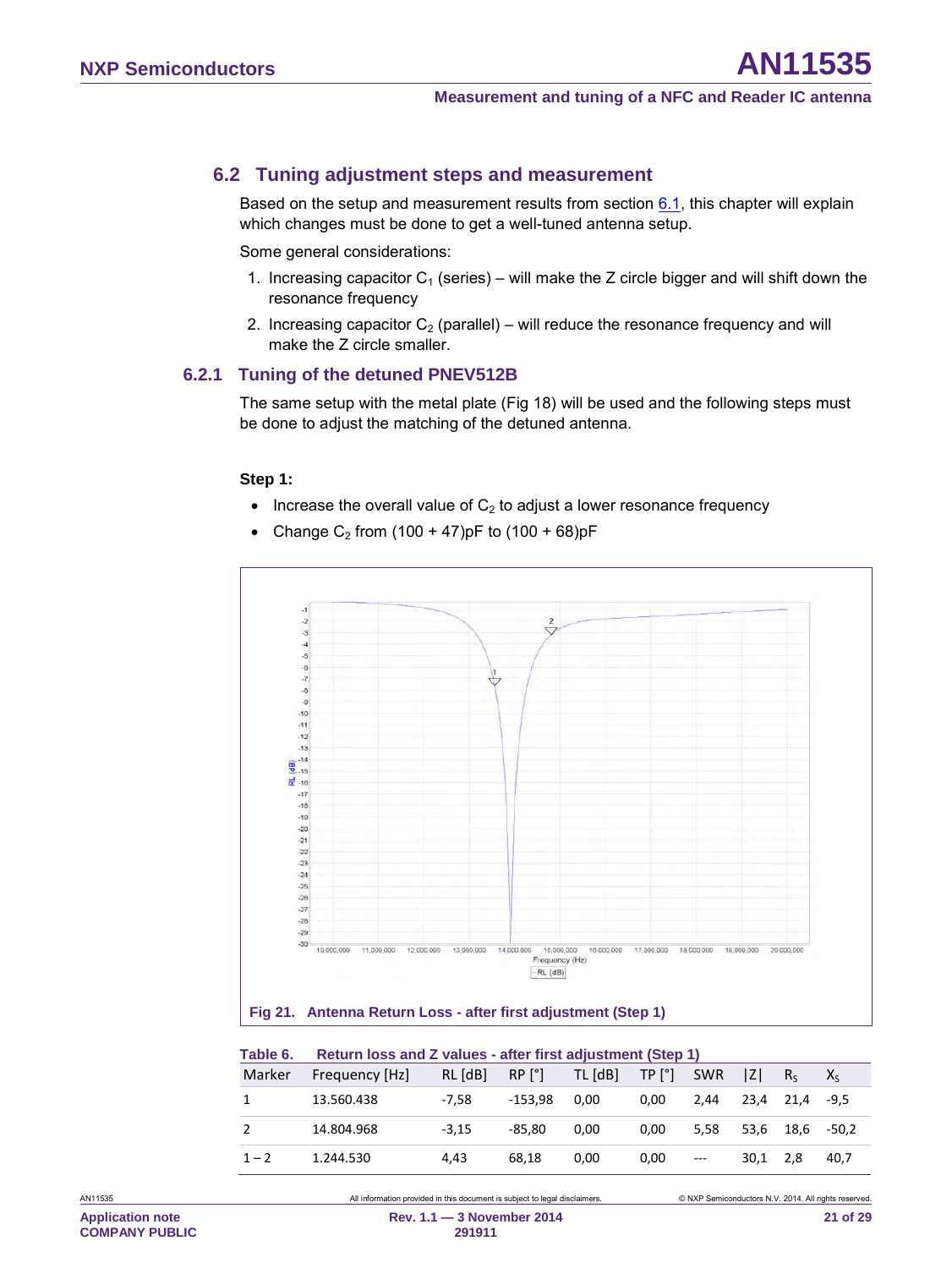

<span id="page-21-0"></span>The Smith Chart shows, that the increased  $C_2$  made some changes, at 13,56 MHz the antenna has now an impedance  $Z = 21,1 - j9,5$  (marker 1).

The effect of increasing of  $C_2$  was mainly a shrinking of the Z Smith Chart circle and decreasing of the resonance frequency.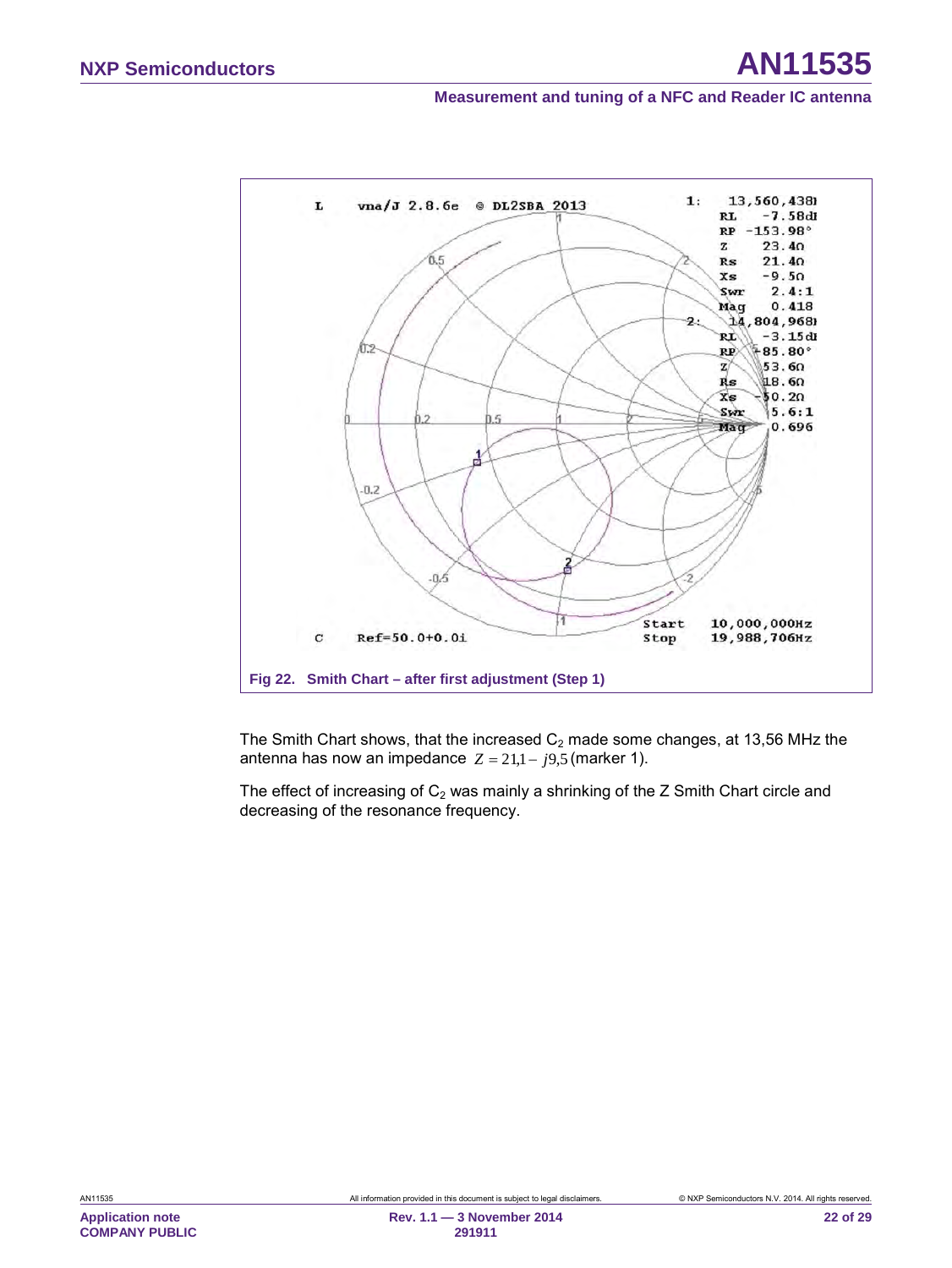#### **Step 2:**

- Increase the overall value of  $C_1$  to adjust Z circle radius (the capacitor increase will increase the radius; the capacitor decrease will decrease the radius) and fine tune the resonance frequency.
- Change  $C_1$  from 33 pF to  $(33 + 6,8)$ pF



#### <span id="page-22-1"></span><span id="page-22-0"></span>**Fig 23. Antenna Return Loss - after second adjustment (Step 2)**

| Table 7. | Return loss and Z values - after second adjustment (Step 2) |          |       |                             |                   |       |      |           |         |
|----------|-------------------------------------------------------------|----------|-------|-----------------------------|-------------------|-------|------|-----------|---------|
| Marker   | Frequency [Hz]                                              | RL [dB]  |       | $RP [°]$ TL $[dB]$ TP $[°]$ |                   | SWR   | IZI. | $R_{S}$   | $X_{S}$ |
|          | 13.560.438                                                  | $-22.10$ | 86.97 | 0.00                        | 0.00              | 1.17  | 50.4 | 49.8      | 7.9     |
|          | 13.614.548                                                  | $-20.11$ | 41.77 | 0.00                        | 0.00 <sub>1</sub> | 1.22  |      | 57.9 57.4 | 7.6     |
| $1 - 2$  | 54.110                                                      | 1.98     | 45.20 | 0.00                        | 0.00              | $---$ | 7.5  | 7.6       | 0.2     |

**Application note COMPANY PUBLIC**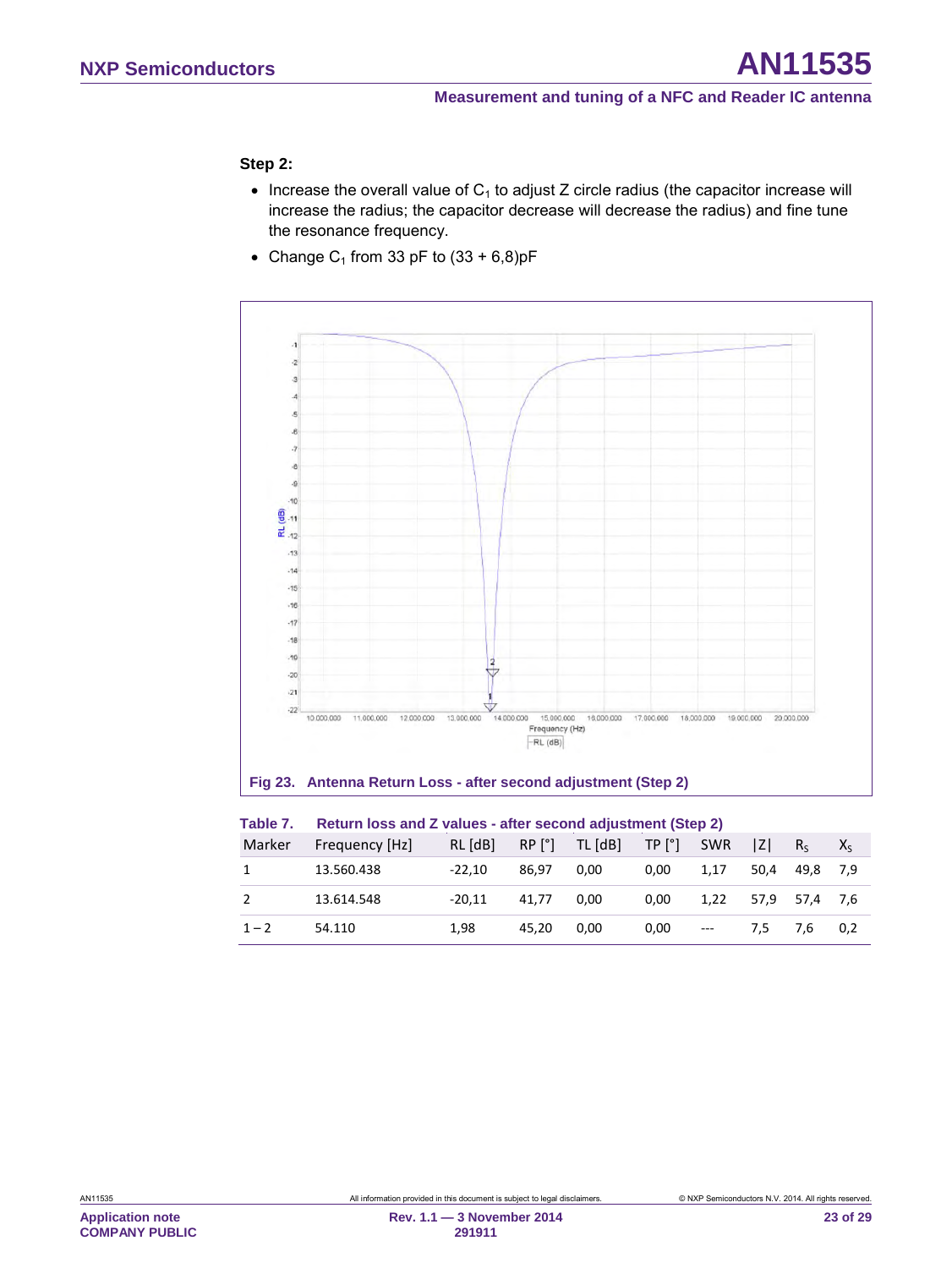

<span id="page-23-0"></span>The Smith Chart shows, that the increased  $C_1$  made some changes, at 13.56 MHz the antenna has now an impedance  $Z = 49.8 - j7.9$  (marker 1).

The effect of increasing of  $C_1$  was mainly an enlargement of the Z Smith Chart circle and decreasing of the resonance frequency.

Now the antenna is well tuned  $\rightarrow$ 

**Result: Antenna correctly matched to 50 Ohm @ 13.56 MHz** [\(see section](#page-11-0) 4.4)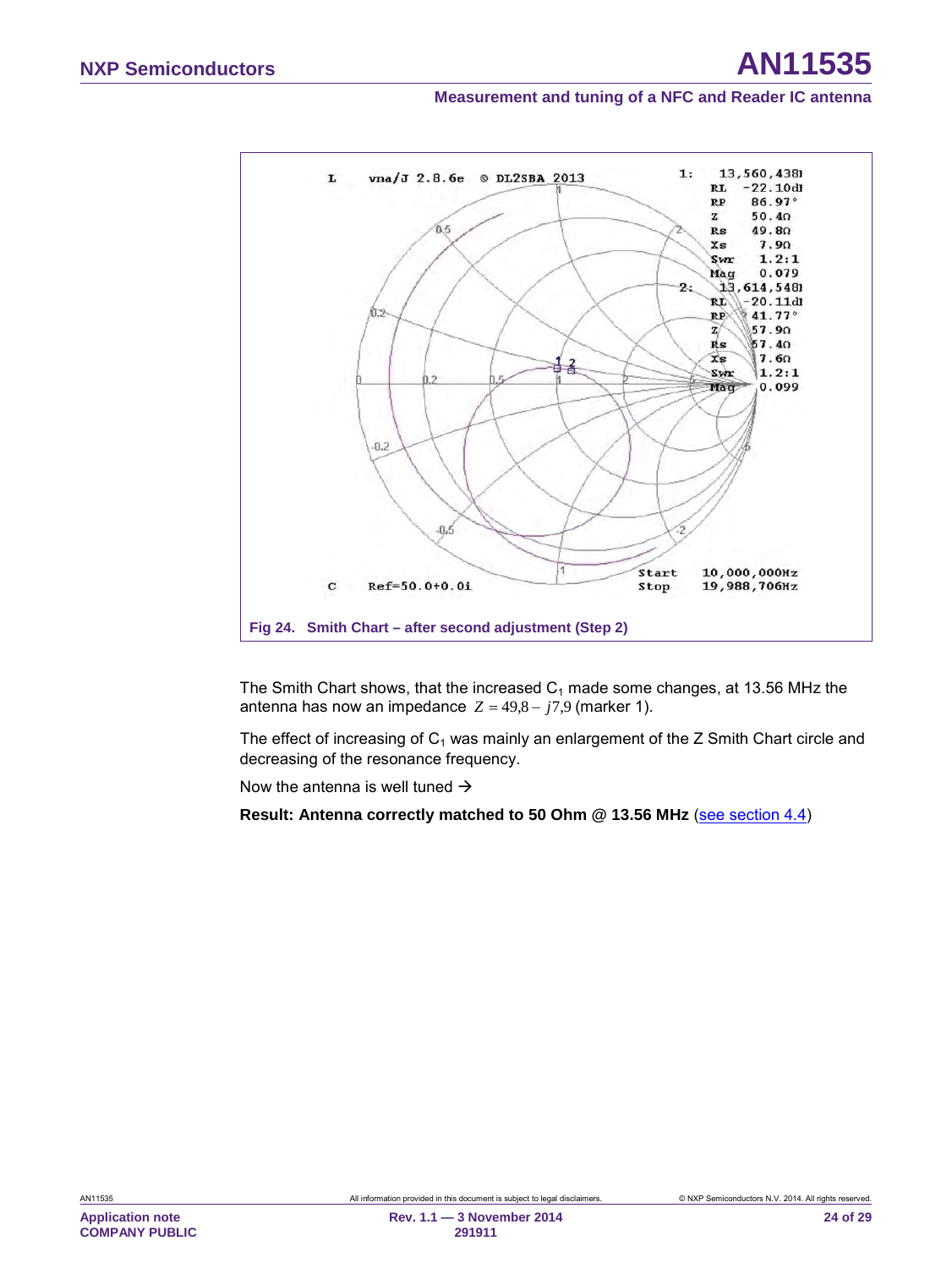# <span id="page-24-2"></span>**7. Reference documents**

#### <span id="page-24-1"></span>**7.1 Datasheets**

NXP provides the following datasheets:

- PN512; PN512 Full NFC Forum compliant solution; [http://www.nxp.com/documents/data\\_sheet/PN512.pdf](http://www.nxp.com/documents/data_sheet/PN512.pdf)
- CLRC663; CLRC663 High performance NFC reader solution; [http://www.nxp.com/documents/data\\_sheet/CLRC663.pdf](http://www.nxp.com/documents/data_sheet/CLRC663.pdf)

#### <span id="page-24-0"></span>**7.2 Application notes**

NXP provides the following application notes:

- AN11308; Quick Start Up Guide PNEV512B; [http://www.nxp.com/documents/application\\_note/AN11308.pdf](http://www.nxp.com/documents/application_note/AN11308.pdf)
- AN11019; CLRC663, MFRC630, MFRC631, SLRC610 Antenna Design Guide; [http://www.nxp.com/documents/application\\_note/AN11019.pdf](http://www.nxp.com/documents/application_note/AN11019.pdf)
- AN1445; Antenna design guide for MFRC52x, PN51x, PN53x [http://www.nxp.com/documents/application\\_note/AN1445\\_An1444.zip](http://www.nxp.com/documents/application_note/AN1445_An1444.zip)

#### <span id="page-24-3"></span>**7.3 General purpose simulation tool RFSIM99**

In order to get familiarity with antenna tuning effects with matching network variation, NXP recommends this freeware RF simulation tool.

[http://www.nxp.com/redirect/electroschematics.com/wp-content/uploads/2008/12/rf-sim-](http://www.nxp.com/redirect/electroschematics.com/wp-content/uploads/2008/12/rf-sim-99.zip)[99.zip](http://www.nxp.com/redirect/electroschematics.com/wp-content/uploads/2008/12/rf-sim-99.zip)

It can be downloaded and installed on any Windows PC's and it is straightforward. Some RFSIM99 examples are provided during NXP Mass Market and Identification trainings as supplement software resource to improve customers' RFID antenna design knowhow.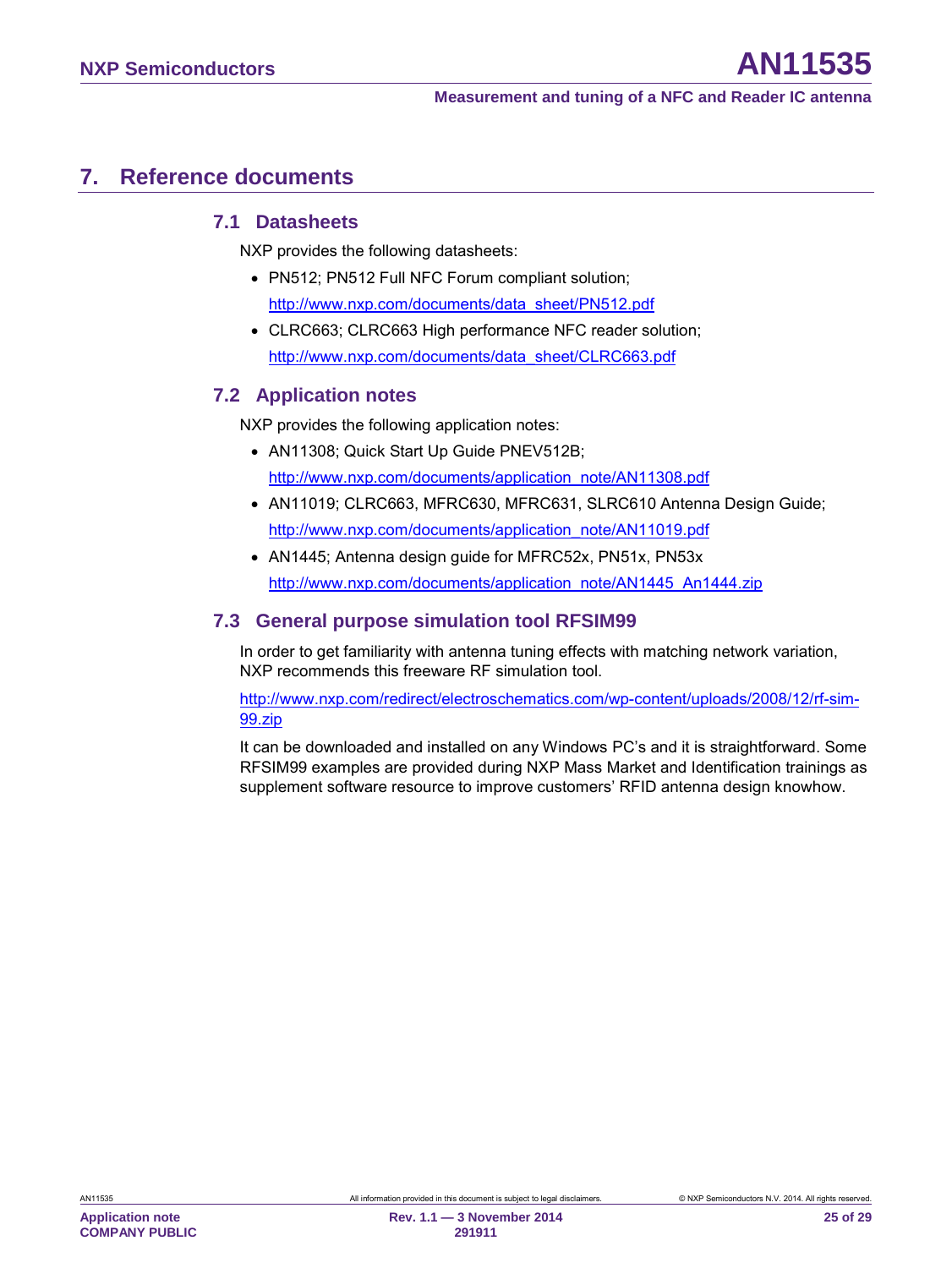# <span id="page-25-0"></span>**8. Legal information**

#### <span id="page-25-1"></span>**8.1 Definitions**

**Draft —** The document is a draft version only. The content is still under internal review and subject to formal approval, which may result in modifications or additions. NXP Semiconductors does not give any representations or warranties as to the accuracy or completeness of information included herein and shall have no liability for the consequences of use of such information.

### <span id="page-25-2"></span>**8.2 Disclaimers**

**Limited warranty and liability —** Information in this document is believed to be accurate and reliable. However, NXP Semiconductors does not give any representations or warranties, expressed or implied, as to the accuracy or completeness of such information and shall have no liability for the consequences of use of such information.

In no event shall NXP Semiconductors be liable for any indirect, incidental, punitive, special or consequential damages (including - without limitation lost profits, lost savings, business interruption, costs related to the removal or replacement of any products or rework charges) whether or not such damages are based on tort (including negligence), warranty, breach of contract or any other legal theory.

Notwithstanding any damages that customer might incur for any reason whatsoever, NXP Semiconductors' aggregate and cumulative liability towards customer for the products described herein shall be limited in accordance with the Terms and conditions of commercial sale of NXP Semiconductors.

**Right to make changes —** NXP Semiconductors reserves the right to make changes to information published in this document, including without limitation specifications and product descriptions, at any time and without notice. This document supersedes and replaces all information supplied prior to the publication hereof.

**Suitability for use —** NXP Semiconductors products are not designed, authorized or warranted to be suitable for use in life support, life-critical or safety-critical systems or equipment, nor in applications where failure or malfunction of an NXP Semiconductors product can reasonably be expected to result in personal injury, death or severe property or environmental damage. NXP Semiconductors accepts no liability for inclusion and/or use of NXP Semiconductors products in such equipment or applications and therefore such inclusion and/or use is at the customer's own risk.

**Applications —** Applications that are described herein for any of these products are for illustrative purposes only. NXP Semiconductors makes no representation or warranty that such applications will be suitable for the specified use without further testing or modification.

Customers are responsible for the design and operation of their applications and products using NXP Semiconductors products, and NXP Semiconductors accepts no liability for any assistance with applications or customer product design. It is customer's sole responsibility to determine whether the NXP Semiconductors product is suitable and fit for the customer's applications and products planned, as well as for the planned application and use of customer's third party customer(s). Customers should provide appropriate design and operating safeguards to minimize the risks associated with their applications and products.

NXP Semiconductors does not accept any liability related to any default, damage, costs or problem which is based on any weakness or default in the customer's applications or products, or the application or use by customer's third party customer(s). Customer is responsible for doing all necessary testing for the customer's applications and products using NXP Semiconductors products in order to avoid a default of the applications and the products or of the application or use by customer's third party customer(s). NXP does not accept any liability in this respect.

**Export control —** This document as well as the item(s) described herein may be subject to export control regulations. Export might require a prior authorization from competent authorities.

**Evaluation products —** This product is provided on an "as is" and "with all faults" basis for evaluation purposes only. NXP Semiconductors, its affiliates and their suppliers expressly disclaim all warranties, whether express, implied or statutory, including but not limited to the implied warranties of noninfringement, merchantability and fitness for a particular purpose. The entire risk as to the quality, or arising out of the use or performance, of this product remains with customer.

In no event shall NXP Semiconductors, its affiliates or their suppliers be liable to customer for any special, indirect, consequential, punitive or incidental damages (including without limitation damages for loss of business, business interruption, loss of use, loss of data or information, and the like) arising out the use of or inability to use the product, whether or not based on tort (including negligence), strict liability, breach of contract, breach of warranty or any other theory, even if advised of the possibility of such damages

Notwithstanding any damages that customer might incur for any reason whatsoever (including without limitation, all damages referenced above and all direct or general damages), the entire liability of NXP Semiconductors, its affiliates and their suppliers and customer's exclusive remedy for all of the foregoing shall be limited to actual damages incurred by customer based on reasonable reliance up to the greater of the amount actually paid by customer for the product or five dollars (US\$5.00). The foregoing limitations, exclusions and disclaimers shall apply to the maximum extent permitted by applicable law, even if any remedy fails of its essential purpose.

#### <span id="page-25-3"></span>**8.3 Licenses**

#### **Purchase of NXP ICs with NFC technology**

Purchase of an NXP Semiconductors IC that complies with one of the Near Field Communication (NFC) standards ISO/IEC 18092 and ISO/IEC 21481 does not convey an implied license under any patent right infringed by implementation of any of those standards.

# <span id="page-25-4"></span>**8.4 Trademarks**

Notice: All referenced brands, product names, service names and trademarks are property of their respective owners.

**Application note COMPANY PUBLIC**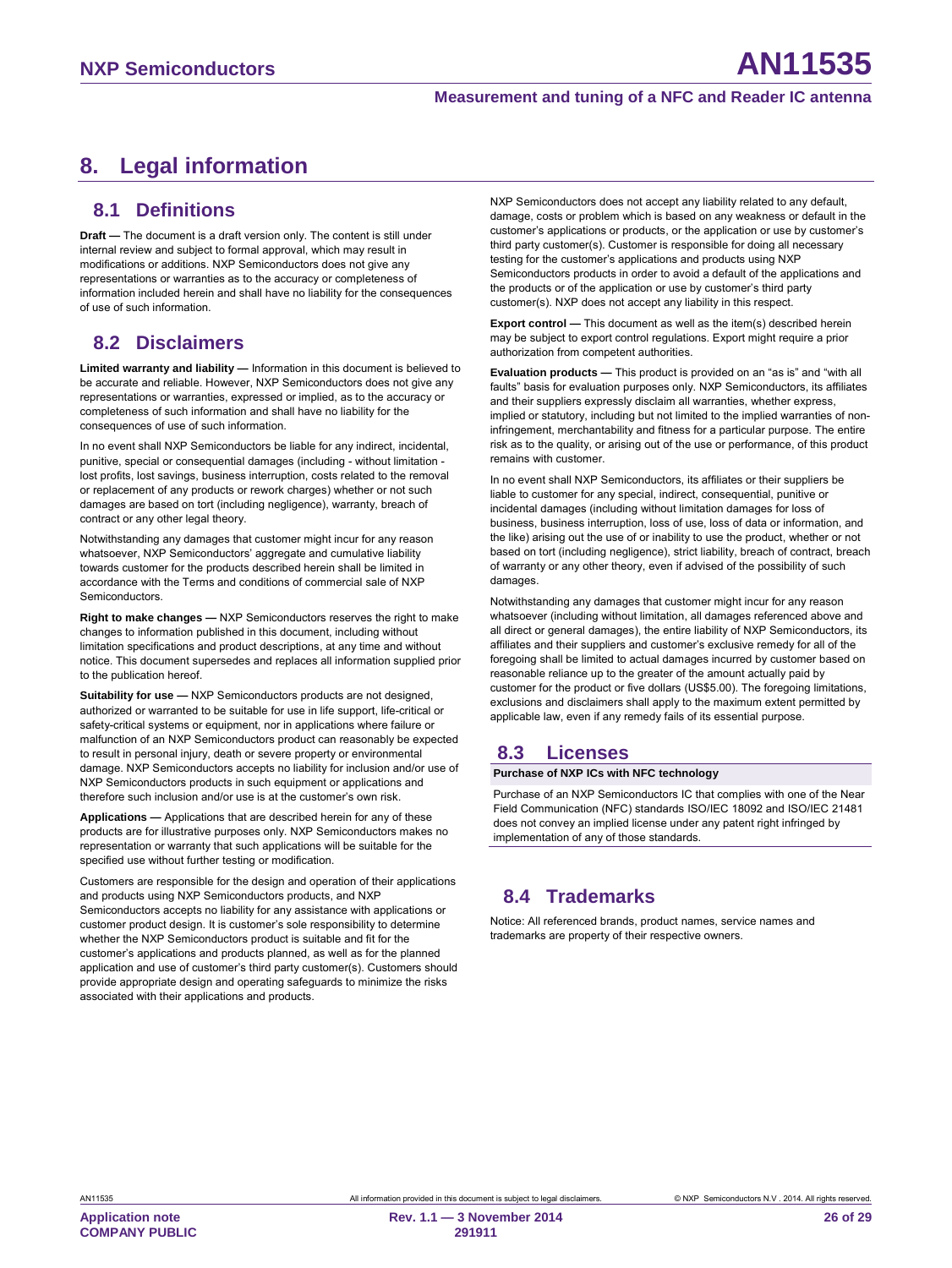# <span id="page-26-0"></span>**9. List of figures**

| Fig 1.  | Agilent PNA-L Network Analyzer 4                       |
|---------|--------------------------------------------------------|
| Fig 2.  | MiniVNA PRO PC Based Network Analyzer  5               |
| Fig 3.  |                                                        |
| Fig 4.  |                                                        |
| Fig 5.  |                                                        |
| Fig 6.  |                                                        |
| Fig 7.  | Smith Chart normalized to 50 Ohm8                      |
| Fig 8.  |                                                        |
| Fig 9.  |                                                        |
| Fig 10. | PNEV512B Antenna PCB  13                               |
| Fig 11. | X <sub>S</sub> measured @ MiniVNA 13                   |
| Fig 12. | X <sub>S</sub> measured with MiniVNA - marker @ SRF.14 |
| Fig 13. |                                                        |
| Fig 14. | MiniVNA connected to PNEV512B and PC via               |
| Fig 15. | Antenna return loss without detuning $(Z = 50$         |
| Fig 16. | Smith Chart antenna matching without                   |
| Fig 17. | Smith Chart - recommended antenna                      |
| Fig 18. | Setup with a metal surface close to the                |
| Fig 19. | Antenna return loss - detuning effect  19              |
| Fig 20. |                                                        |
| Fig 21. | Antenna Return Loss - after first adjustment           |
| Fig 22. | Smith Chart – after first adjustment (Step 1)22        |
| Fig 23. | Antenna Return Loss - after second adjustment          |
| Fig 24. | Smith Chart - after second adjustment                  |

**Application note COMPANY PUBLIC**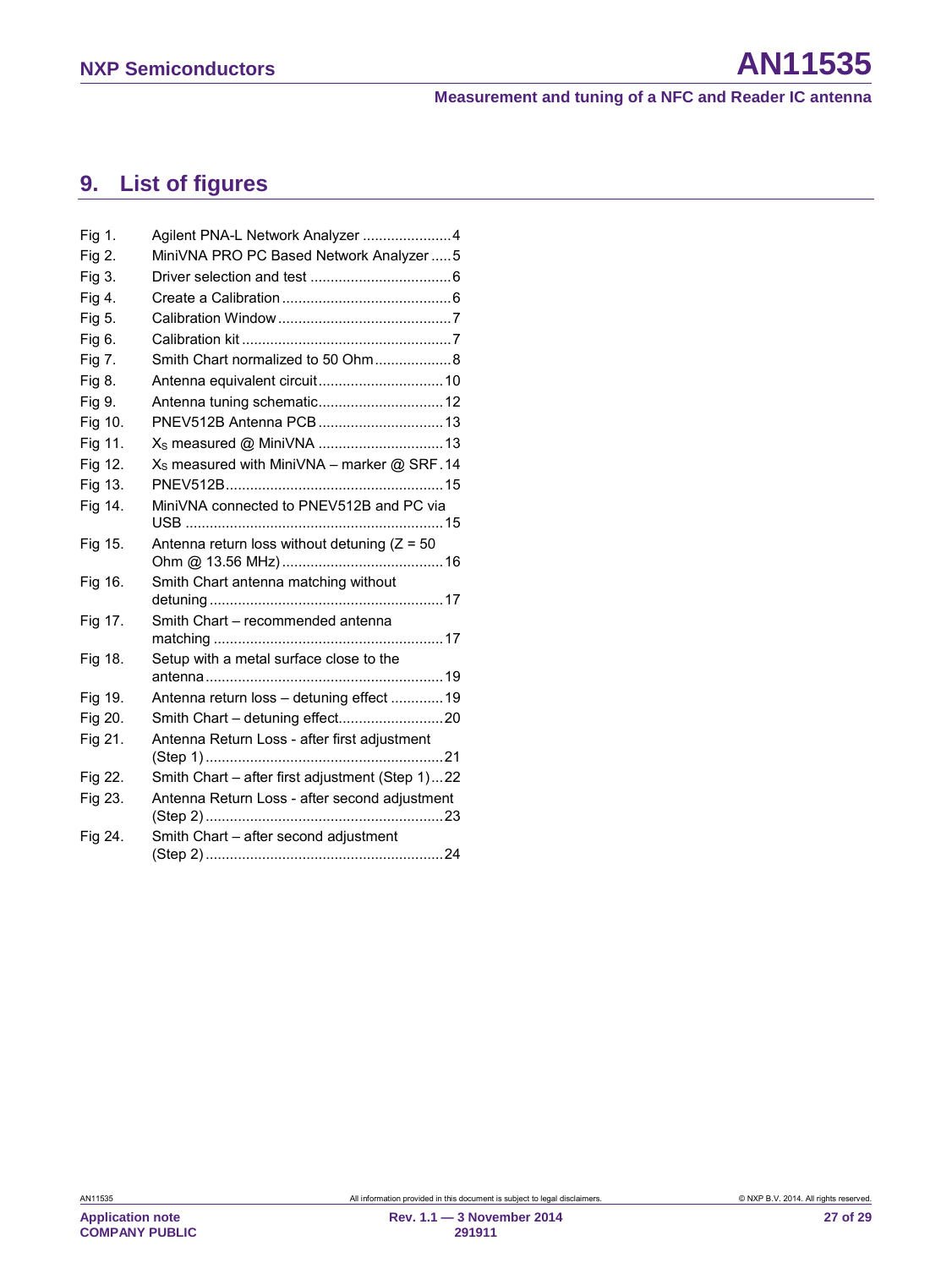# <span id="page-27-0"></span>**10. List of tables**

| Table 1. |                                                   |
|----------|---------------------------------------------------|
| Table 2. |                                                   |
| Table 3. | $R_s$ , $X_s$ - measured antenna values 14        |
| Table 4. | Return loss and Z values (antenna correctly       |
| Table 5. | Return loss and Z values (antenna detuned)20      |
| Table 6. | Return loss and Z values - after first adjustment |
| Table 7. | Return loss and Z values - after second           |